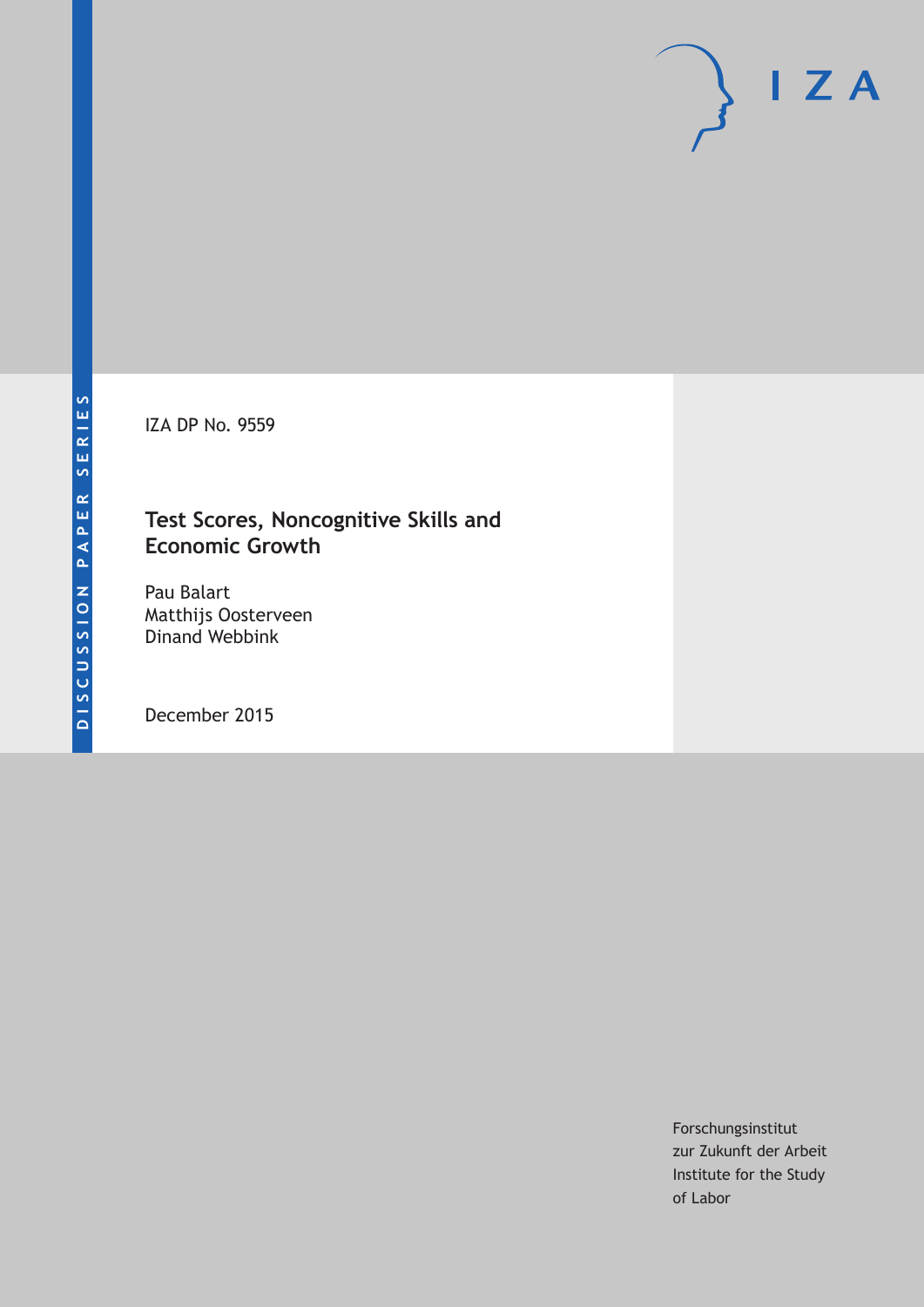# **Test Scores, Noncognitive Skills and Economic Growth**

### **Pau Balart**

*University of the Balearic Islands* 

### **Matthijs Oosterveen**

*Erasmus University Rotterdam* 

### **Dinand Webbink**

*Erasmus University Rotterdam, Tinbergen Institute and IZA*

Discussion Paper No. 9559 December 2015

IZA

P.O. Box 7240 53072 Bonn Germany

Phone: +49-228-3894-0 Fax: +49-228-3894-180 E-mail: iza@iza.org

Any opinions expressed here are those of the author(s) and not those of IZA. Research published in this series may include views on policy, but the institute itself takes no institutional policy positions. The IZA research network is committed to the IZA Guiding Principles of Research Integrity.

The Institute for the Study of Labor (IZA) in Bonn is a local and virtual international research center and a place of communication between science, politics and business. IZA is an independent nonprofit organization supported by Deutsche Post Foundation. The center is associated with the University of Bonn and offers a stimulating research environment through its international network, workshops and conferences, data service, project support, research visits and doctoral program. IZA engages in (i) original and internationally competitive research in all fields of labor economics, (ii) development of policy concepts, and (iii) dissemination of research results and concepts to the interested public.

IZA Discussion Papers often represent preliminary work and are circulated to encourage discussion. Citation of such a paper should account for its provisional character. A revised version may be available directly from the author.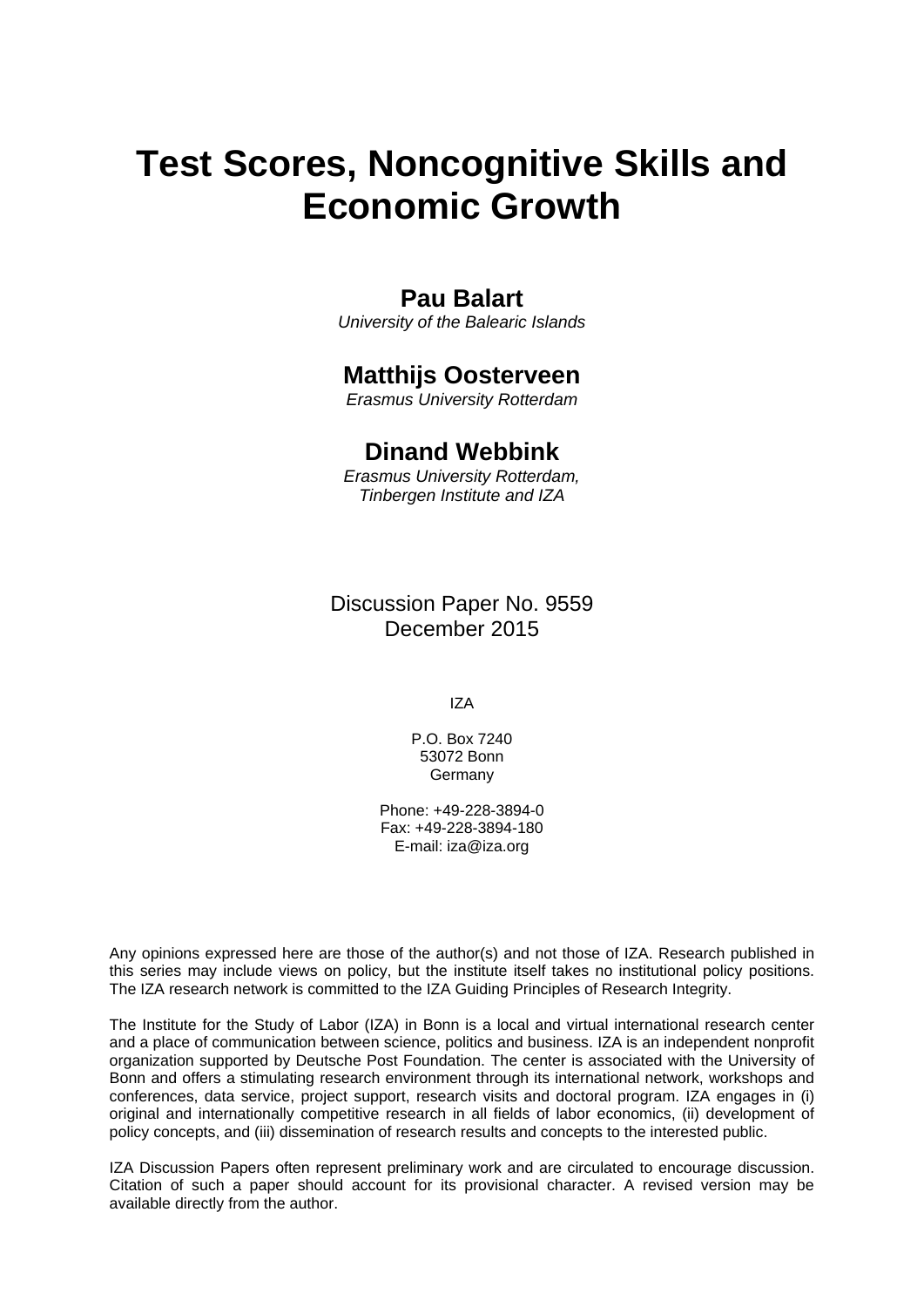IZA Discussion Paper No. 9559 December 2015

# **ABSTRACT**

# **Test Scores, Noncognitive Skills and Economic Growth\***

Many studies have found a strong association between economic outcomes of nations and their performance on international cognitive tests. This association is often interpreted as evidence for the importance of cognitive skills for economic growth. However, noncognitive skills, such as motivation and perseverance, are also important for the performance on cognitive tests. This study decomposes the performance on an international test (PISA) into two components that differ with respect to their underlying skills: the starting level and the decline in performance during the test. The first component can be interpreted as a measure of cognitive skills, whereas the second component captures noncognitive skills. We find that countries differ in the starting level and in the decline in performance, and that these differences are stable over time. Both components have a positive and statistically significant association with economic growth, and the estimated effects are quite similar. This suggests that noncognitive skills are important for explaining the relationship between test scores and economic growth.

JEL Classification: J24

Keywords: cognitive skills, noncognitive skills, long run economic growth

Corresponding author:

 $\overline{a}$ 

Dinand Webbink Department of Economics Erasmus School of Economics Erasmus University Rotterdam PO Box 1738 3000 DR Rotterdam The Netherlands E-mail: webbink@ese.eur.nl

<sup>\*</sup> We would like to thank Lex Borghans, Antonio Cabrales, Eric Hanushek, Sacha Kapoor and Trudie Schils for helpful comments and suggestions. Seminar participants at ASSET, CEMFI, the Economics of Education Association, the Erasmus School of Economics, the Tinbergen Institute and the Trends and Challenges on Human Resources International Workshop are also gratefully acknowledged for their feedback. Balart thanks the Spanish Ministry of Economy and Competitiveness for its financial support through grant ECO2012-34581.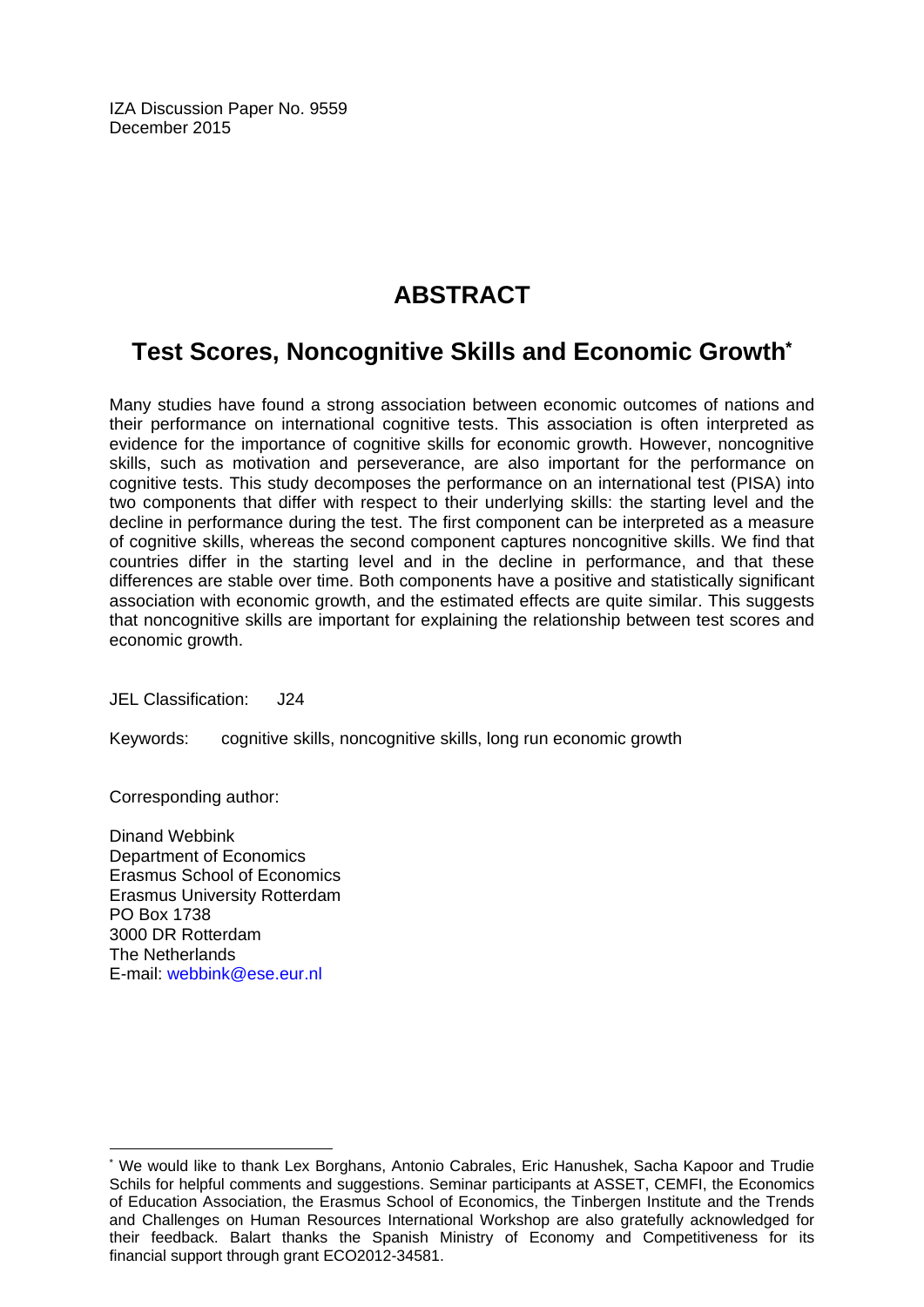## 1 Introduction

Many studies have found a strong association between the economic outcomes of nations and their performance on international cognitive tests, such as PISA, TIMSS or PIRLS (see, for example, [Hanushek and Kimko](#page-25-0) [2000;](#page-25-0) [Hanushek and Woessmann](#page-25-1) [2008](#page-25-1) and [2012\)](#page-25-2). This association is interpreted as evidence for the importance of cognitive skills for productivity and economic growth. However, the performance on cognitive tests is not only the result of cognitive skills but also influenced by noncognitive skills, such as motivation and perseverance. Pioneers in intelligence testing like Thorndike and Wechsler already recognized that test takers might not exert maximal effort [\(Wechsler](#page-27-0) [1940\)](#page-27-0). Several recent studies show that noncognitive skills are important for the performance on cognitive tests. For instance, [Duckworth et al.](#page-25-3) [\(2011\)](#page-25-3) find that under low-stakes research conditions, such as in the international cognitive tests, some individuals try harder than others. Moreover, scores on cognitive tests can be substantially improved by offering a reward (e.g. [Gneezy and Rustichini](#page-25-4) [2000;](#page-25-4) [Almlund et al.](#page-24-0) [2011;](#page-24-0) [Segal](#page-26-0) [2012](#page-26-0) and [Borghans](#page-25-5) [et al.](#page-25-5) [2008\)](#page-25-5). Noncognitive factors have also been shown to be important for productivity and other social outcomes at the individual level (e.g. [Heckman and Rubinstein](#page-26-1) [2001](#page-26-1) and [Heckman et al.](#page-25-6) [2013\)](#page-25-6). This suggests that noncognitive skills might be an important omitted variable in the relationship between cognitive skills and the economic outcomes of nations. It is therefore unclear to which extent the strong association between the performance on international cognitive tests and economic growth should be interpreted as evidence for the importance of cognitive skills.<sup>[1](#page-3-0)</sup>

This paper aims to get more insight into the importance of cognitive and noncognitive skills for the relationship between test scores and economic growth. The main novelty of our analysis is that we decompose the performance on an international test (PISA) into two components: the starting level and the decline in performance during the test. This decomposition, recently introduced by [Borghans and Schils](#page-25-7) [\(2013\)](#page-25-7), exploits the random allocation of test booklets to students, which generates exogenous variation in the position of questions in the test. This specific feature of the test allows estimation of the decline in performance during the test that is not confounded by unobserved characteris-

<span id="page-3-0"></span><sup>&</sup>lt;sup>1</sup>In line with [Heckman et al.](#page-26-2) [\(2006\)](#page-26-2) we treat noncognitive skills as a separate input for economic outcomes.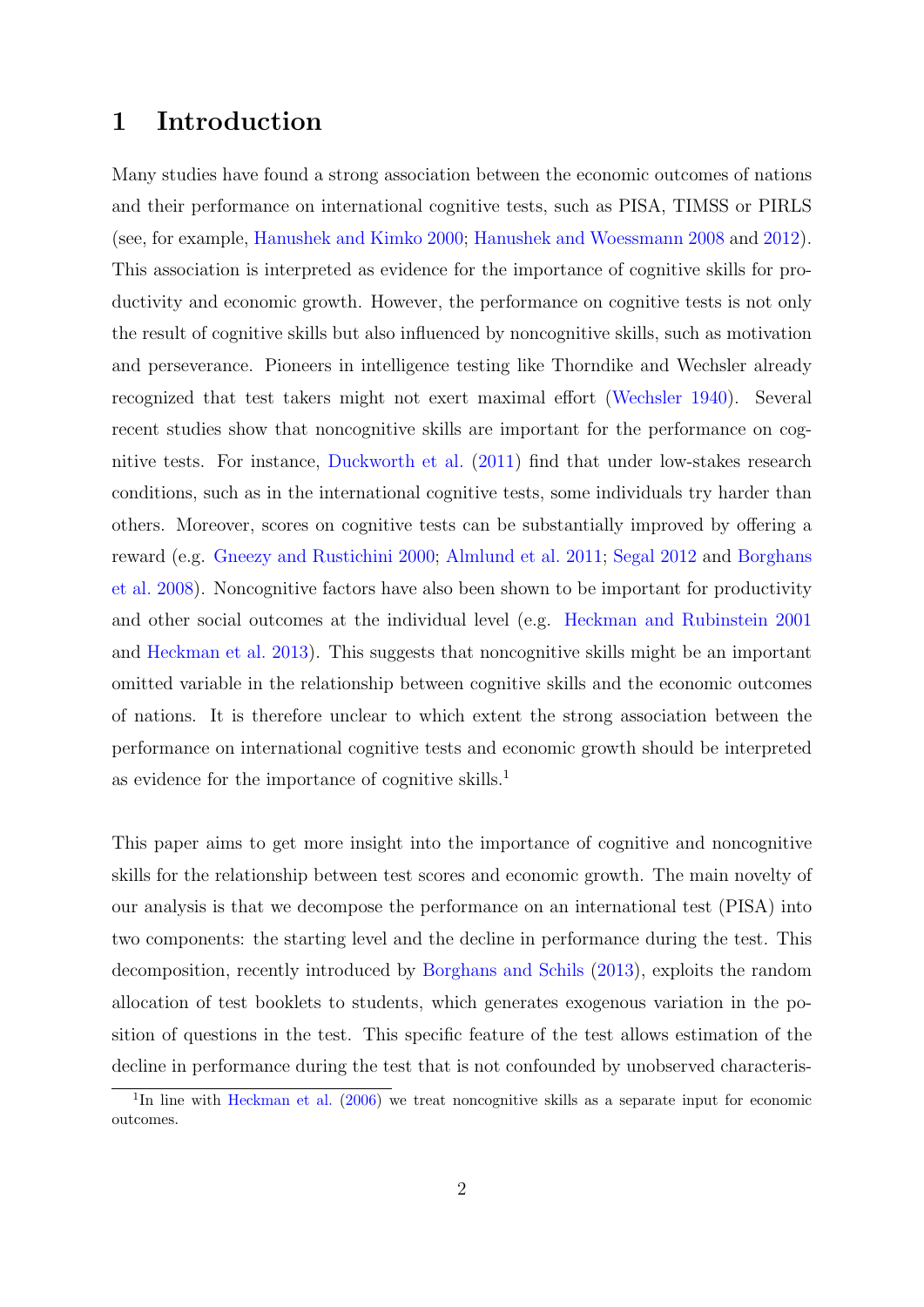tics of questions, such as the difficulty of the test items. [Borghans and Schils](#page-25-7) [\(2013\)](#page-25-7) show that differences in the decline in performance during the test are related to noncognitive factors, such as motivation and ambition, recognized in the studies mentioned above. The starting level of the test score provides a measure of cognitive skills that is not confounded by the noncognitive factors that cause the decline in performance. This implies that the decomposition of test scores generates two components that differ with respect to their underlying skills. Noncognitive skills are related to the performance decline, whereas the starting level of the test scores can be interpreted as a measure of cognitive skills.

We use the results of the decomposition for estimating the association between the two components and economic growth, and compare these findings with the estimated effect of test scores before the decomposition, which is the standard approach in the previous literature. For the analysis we use data from a seminal paper on cognitive skills and economic growth [\(Hanushek and Woessmann](#page-25-2) [\(2012\)](#page-25-2) hereafter HW (2012)). This study has established a strong association between test scores and economic growth and has found evidence that supports a causal interpretation of the effect of test scores on economic growth. Within this framework we decompose the test scores into two components and estimate the effect of these two components on economic growth. In our empirical approach we try to stay as close as possible to the framework of HW (2012). However, the decomposition method, which relies on a specific feature of the data collection, can only be applied to the PISA test, which is only one of the tests that is included in HW (2012). This implies that we use the PISA scores as a proxy for the test score index used in HW (2012). The PISA scores, however, are highly correlated with the test score index used in HW (2012)  $(r = 0.91)$ .

This paper makes several contributions to the current economic literature. We contribute to the literature that studies the impact of human capital and skills on economic growth. To our knowledge, no previous study has investigated the association between noncognitive skills and productivity at the macroeconomic level. A reason for this might be the lack of international comparable measures for noncognitive skills. In this study we generate and use a measure that is international comparable. A further contribution is that this measure is based on performance. Most studies on noncognitive skills rely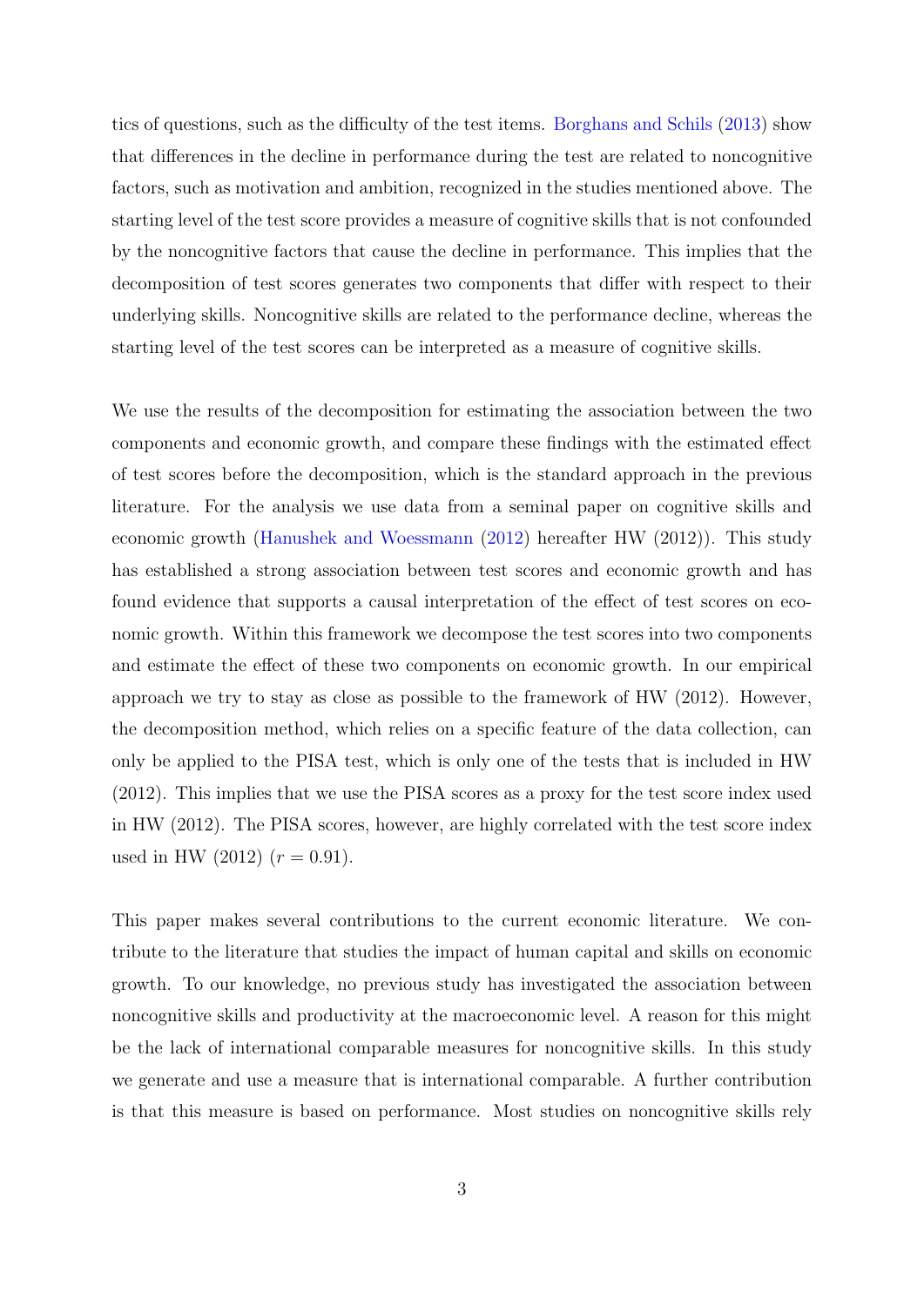on self-reports of individuals, which complicates international comparisons. Performance based measures have the advantage that they do not suffer from the typical measurement issues related to self-reports, such as reference bias (e.g. [Paulhus](#page-26-3) [1984](#page-26-3) and [Kautz et al.](#page-26-4) [2014\)](#page-26-4). In addition, by controlling for noncognitive skills we might improve previous estimates of the association between cognitive skills and economic growth from the literature. It should be noted that these previous estimates might also be biased by identification issues like reverse causality or omitted variables. Our study does not aim to contribute with respect to these issues, but only focuses on the decomposition of the test scores into two components that differ in their underlying skills.

We find that countries differ in both the starting level and the decline in performance during the test and that these differences are stable over time. Both components of test scores have a positive and statistically significant association with economic growth. The size of the estimated effects of the two components is very similar. This suggests that noncognitive skills are also important for explaining the relationship between test scores and economic growth. Moreover, we find that the effect of cognitive skills reduces with approximately forty percent in models that control for noncognitive factors. This indicates that previous estimates of the effects of cognitive skills on economic growth might be upwardly biased.

This study is organized as follows. Section [2](#page-6-0) discusses the previous literature on the effect of cognitive skills on economic growth and the recent literature on the importance of noncognitive skills. Section [3](#page-9-0) explains the PISA-decomposition and Section [4](#page-14-0) explains the estimation of the cross-country growth regressions. The data used in the analyses are described in Section [5.](#page-15-0) Section [6](#page-16-0) shows the main estimation results. Section [7](#page-21-0) investigates the robustness of the results to using a stricter measure of the performance decline and Section [8](#page-23-0) concludes.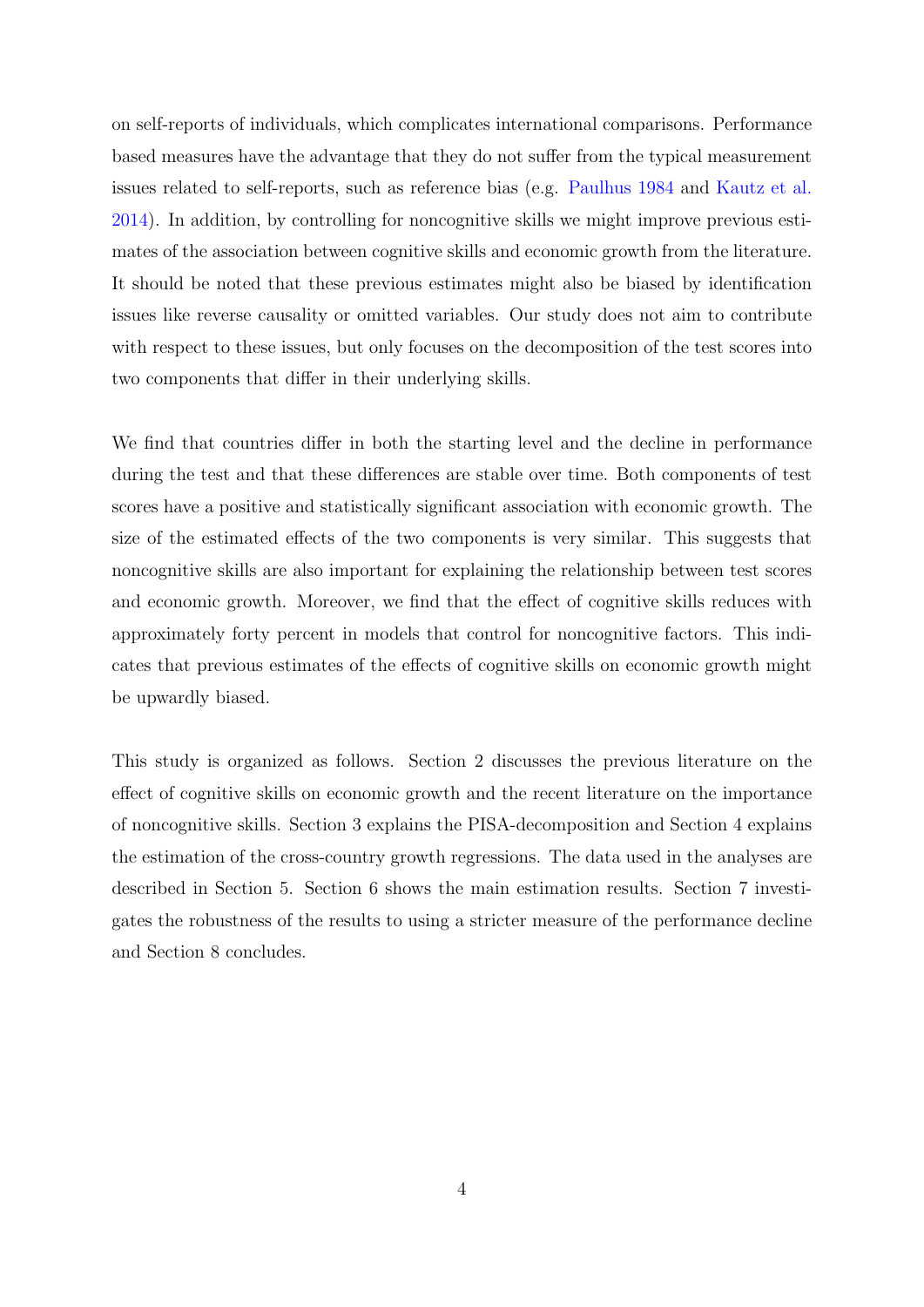## <span id="page-6-0"></span>2 Previous Studies

# <span id="page-6-2"></span>2.1 The Relationship between Cognitive Test Scores and Economic Growth

A large empirical literature has studied the impact of human capital on economic growth. One of the major challenges is to find a good proxy for human capital. Many studies have used average educational attainment as a measure for human capital (see, for example, [Barro](#page-24-1) [1991;](#page-24-1) [Krueger and Lindahl](#page-26-5) [2001;](#page-26-5) [Sala-i Martin et al.](#page-26-6) [2004;](#page-26-6) Doménech and De la [Fuente](#page-25-8) [2006;](#page-25-8) [Cohen and Soto](#page-25-9) [2007](#page-25-9) and [Sunde and Vischer](#page-27-1) [2015\)](#page-27-1). However, this proxy seems quite imperfect as it assumes that a year spent in school produces the same amount of human capital across all countries. Therefore, [Lee and Lee](#page-26-7) [\(1995\)](#page-26-7) and [Hanushek and](#page-25-0) [Kimko](#page-25-0) [\(2000\)](#page-25-0) introduced a new approach that uses the performance on international cognitive tests as a proxy for human capital. The main advantage of this approach is that cognitive test scores can be considered as an output measure that captures what students have learned inside and outside of school. The basic cross-country growth specification in [Hanushek and Kimko](#page-25-0) [\(2000\)](#page-25-0) regresses the average economic growth of country  $c(G_c)$ for a specific period on their measure of human capital  $(H_c)$ , GDP per capita at the beginning of the period  $(GDP_{0c})$  and control variables  $(Z_{nc})$  such as years of schooling and population growth:

<span id="page-6-1"></span>
$$
G_c = \beta_0 + \beta_1 H_c + \beta_2 GDP_{0c} + \sum_n \delta_n Z_{nc} + \epsilon_c \tag{1}
$$

This approach has been extended in a series of studies, which estimate Equation (1) and have very similar results and interpretation (see [Barro](#page-24-2) [2001;](#page-24-2) [Hanushek and Woessmann](#page-25-1) [2008,](#page-25-1) [2011a,](#page-25-10) [2011b](#page-25-11) and [2012;](#page-25-2) [Hanushek](#page-25-12) [2013](#page-25-12) and [Jamison et al.](#page-26-8) [2007\)](#page-26-8). Equation [\(1\)](#page-6-1) is consistent with the endogenous growth models of [Romer](#page-26-9) [\(1990\)](#page-26-9) and [Nelson and Phelps](#page-26-10) [\(1966\)](#page-26-10). In these models growth is attributed to the stock of human capital, which generates innovations or facilitates the adoption and imitation of new technologies. We focus on the most recent paper, HW (2012), where they have a sample of 50 countries and use cognitive test scores between 1964 and 2003. They consistently find that cognitive test scores are strongly associated with economic growth and interpret this as the importance of cognitive skills. The estimated effects of cognitive skills are large: a one standard devi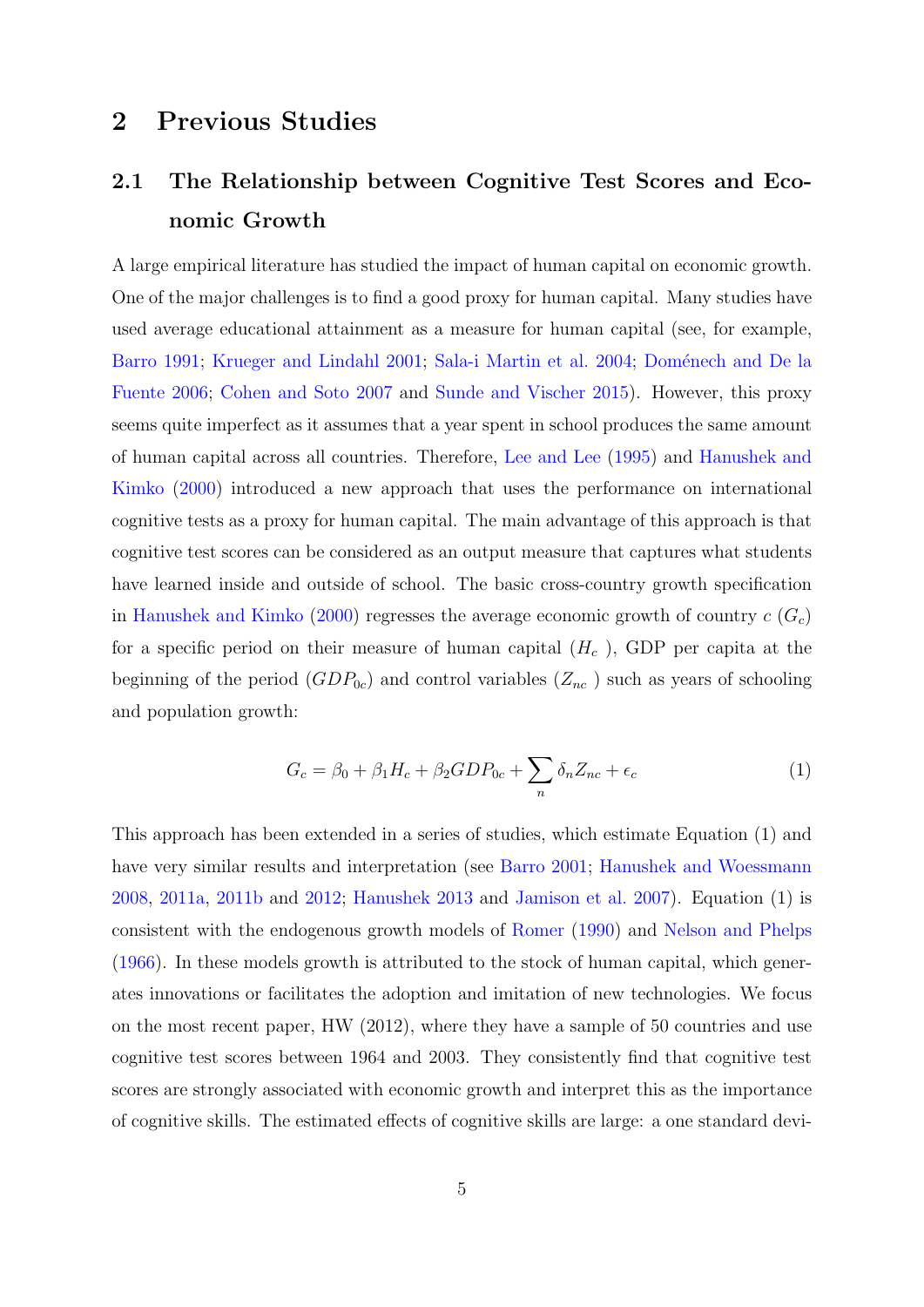ation increase in test scores is associated with 1.25 to 2 percentage points higher average annual growth rate in GDP per capita across 40 years.

An important question is to which extent the consistent evidence about the association between test scores and economic growth reflects a causal effect of cognitive skills on economic performance. This is a difficult question because it is very hard to address typical identification issues like omitted variables, reverse causality and measurement error. However, HW (2012) show that the estimated effects of cognitive test scores on economic growth are robust to alternative estimation approaches, such as instrumental variables, differences-in-differences and longitudinal analysis of changes in cognitive test scores and in growth rates. Moreover, HW (2012) note that their estimation relies upon the assumption that the average scores for a country tent to be relatively stable over time, which leads them to conclude that differences in cognitive skills lead to economically significant differences in economic growth.

Although these studies find a consistent positive relationship between cognitive test scores and economic growth it remains unclear how these results should be interpreted because test scores might not only be the result of cognitive skills but also the result of noncognitive skills.

# 2.2 Noncognitive Skills, Long-term Individual Outcomes and Cognitive Test Scores

Many studies in psychology and a more recent literature in economics have established the importance of noncognitive skills for individual socioeconomic outcomes [\(Almlund](#page-24-0) [et al.](#page-24-0) [2011\)](#page-24-0). These studies often use personality traits like the Big Five personality inventory as measures of noncognitive skills [\(Costa and McCrae](#page-25-13) [1992](#page-25-13) and [John and Sri](#page-26-11)[vastava](#page-26-11) [1999\)](#page-26-11) and find that these personality measures are as predictive as cognitive measures for outcomes such as economic success, health and criminal activity, even after controlling for family background and cognition. Intervention studies, like the Perry Pre School Program, provide evidence for a causal effect of changes in personality traits on economic and social outcomes [\(Heckman et al.](#page-25-6) [2013\)](#page-25-6). Further evidence on the importance of noncognitive skills for individual economic success can be found in [Heckman and](#page-26-1)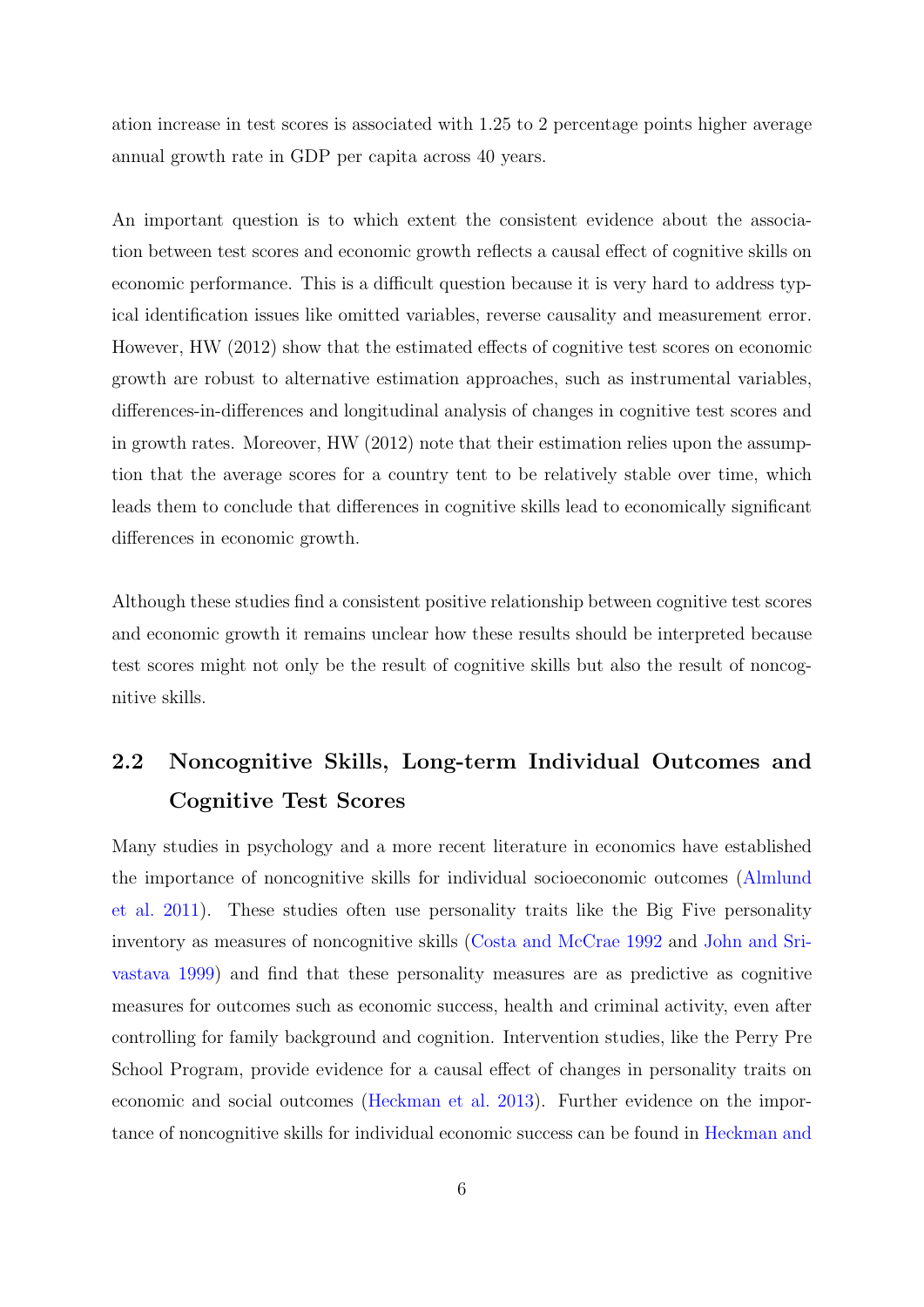### [Rubinstein](#page-26-1) [\(2001\)](#page-26-1), [Heckman et al.](#page-26-2) [\(2006\)](#page-26-2), [Heckman and Kautz](#page-26-12) [\(2012\)](#page-26-12) and [Kautz et al.](#page-26-4)  $(2014).$  $(2014).$

Noncognitive skills have also been related to the performance of students on cognitive tests. Pioneers in intelligence testing, such as Thorndike and Wechsler, recognized the possibility that test takers might not exert maximal effort. For instance, [Wechsler](#page-27-0) [\(1940\)](#page-27-0) already noted that intelligence tests not only measure intelligence and pointed out that the tendency to try hard on low-stakes intelligence tests might derive from nonintellective traits, such as competitiveness and compliance with authority. More recently, [Duckworth](#page-25-3) [et al.](#page-25-3) [\(2011\)](#page-25-3) provide evidence for the role of test motivation in intelligence testing. Observer ratings of test motivation, based on the behavior of adolescent boys completing intelligence tests, explains IQ-scores and reduces the predictive validity of IQ-scores for life outcomes, particularly for nonacademic outcomes. Their findings show that under low-stakes research conditions some individuals try harder than others. Economists have also recognized that engaging in complex thinking is effortful and therefore motivation to exert effort affects the performance on achievement tests [\(Borghans et al.](#page-24-3) [2011\)](#page-24-3). For example, [Borghans et al.](#page-25-5) [\(2008\)](#page-25-5) find that noncognitive skills, where subjects were given questionnaires to determine psychological traits and were asked to make trade-offs to determine relevant economic preference parameters, have a direct impact on cognitive test scores.<sup>[2](#page-8-0)</sup> Moreover, various studies have found that offering a material reward can substantially improve scores on cognitive tests [\(Gneezy and Rustichini](#page-25-4) [2000](#page-25-4) and [Segal](#page-26-0) [2012\)](#page-26-0).

These findings have encouraged the possibility of relying on achievement test scores to obtain non-self reported measures of noncognitive skills. [Hern´andez and Hershaff](#page-26-13) [\(2014\)](#page-26-13) propose to use skipped items in a non-penalized test as a measure of noncognitive skills. For our study, the proposal by [Borghans and Schils](#page-25-7) [\(2013\)](#page-25-7) provides the non-self reported measure of noncognitive skills. It should be noted that the measurement of noncognitive skills has been the object of controversy and even the Big Five is not universally accepted mainly as a consequence of its self-reported nature [\(Paulhus](#page-26-3) [1984](#page-26-3) and [Duckworth et al.](#page-25-3) [2011\)](#page-25-3). By relying on a non-self reported measure we can avoid these problems and, at the same time, obtain internationally comparable measures of noncognitive skills.

<span id="page-8-0"></span><sup>&</sup>lt;sup>2</sup>This finding is consistent with [Borghans et al.](#page-24-3) [\(2011\)](#page-24-3) and [Heckman and Kautz](#page-26-12) [\(2012\)](#page-26-12), who find that personality variables explain roughly a third of explained variance in achievement tests.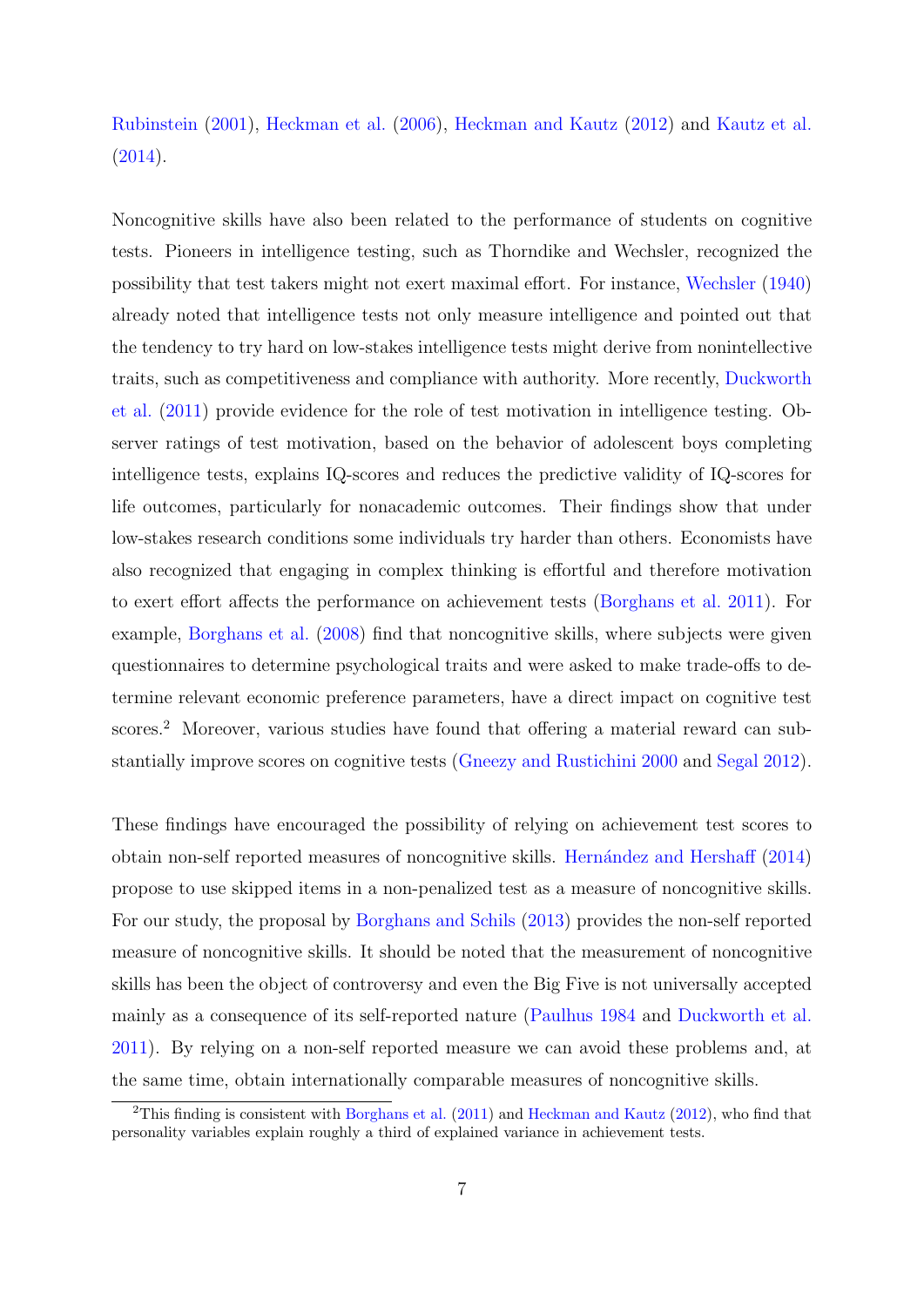<span id="page-9-2"></span>

| <b>Booklet</b> | Cluster 1 | Cluster 2 | Cluster 3 | Cluster 4 |
|----------------|-----------|-----------|-----------|-----------|
| 1              | Science 1 | Science 2 | Science 4 | Science 7 |
| $\overline{2}$ | Science 2 | Science 3 | Math 3    | Reading 1 |
| 3              | Science 3 | Science 4 | Math 4    | Math 1    |
| $\overline{4}$ | Science 4 | Math 3    | Science 5 | Math 2    |
| 5              | Science 5 | Science 6 | Science 7 | Science 3 |
| 6              | Science 6 | Reading 2 | Reading 1 | Science 4 |
| 7              | Science 7 | Reading 1 | Math 2    | Math 4    |
| 8              | Math 1    | Math 2    | Science 2 | Science 6 |
| 9              | Math 2    | Science 1 | Science 3 | Reading 2 |
| 10             | Math 3    | Math 4    | Science 6 | Science 1 |
| 11             | Math 4    | Science 5 | Reading 2 | Science 2 |
| 12             | Reading 1 | Math 1    | Science 1 | Science 5 |
| 13             | Reading 2 | Science 7 | Math 1    | Math 3    |
|                |           |           |           |           |

Table 1: Rotation design of the 13 PISA booklets

Source: [OECD](#page-26-14) [\(2009\)](#page-26-14)

### <span id="page-9-0"></span>3 The Test Score Decomposition

In a recent study [Borghans and Schils](#page-25-7) [\(2013\)](#page-25-7) introduce an approach that decomposes test scores into the starting level and the decline in performance during the test. They observed that students perform worse on questions that are at a later position in the test. Two students with the same cognitive skills might score very differently on a cognitive test if one of the students is strongly motivated and the other student does not want to exert effort. It might be expected that these students score quite similar on the first items of the test where motivation is less important, but in the next stages of the test the first student will probably try harder and therefore obtain a higher score. The difference in the decline in test scores can then be attributed to a difference in (test) motivation as a noncognitive skill. A concern with this interpretation is that the decline in test scores might be related to unobservable characteristics, such as the difficulty of the test items.<sup>[3](#page-9-1)</sup> If this was the case, the performance decline would be a consequence of cognitive skills rather than noncognitive skills. To address this important issue, [Borghans and Schils](#page-25-7) [\(2013\)](#page-25-7) exploit the variation in the question ordering of the PISA test. As shown in Table [1,](#page-9-2) PISA 2006 has 13 different versions of the test (booklets), all of them containing four clusters of questions (test items). A booklet contains approximately 50 to 70 test items. Each cluster of questions takes 30 minutes of test time and students are allowed a short break after one hour. There are 13 clusters of test items (7 science, 2 reading and 4 math) and they are distributed over the 13 different booklets according to a rotation

<span id="page-9-1"></span><sup>3</sup> In fact, the sequencing of items from easy to difficult is used as an explicit strategy for sustaining morale [\(Duckworth et al.](#page-25-3) [2011\)](#page-25-3).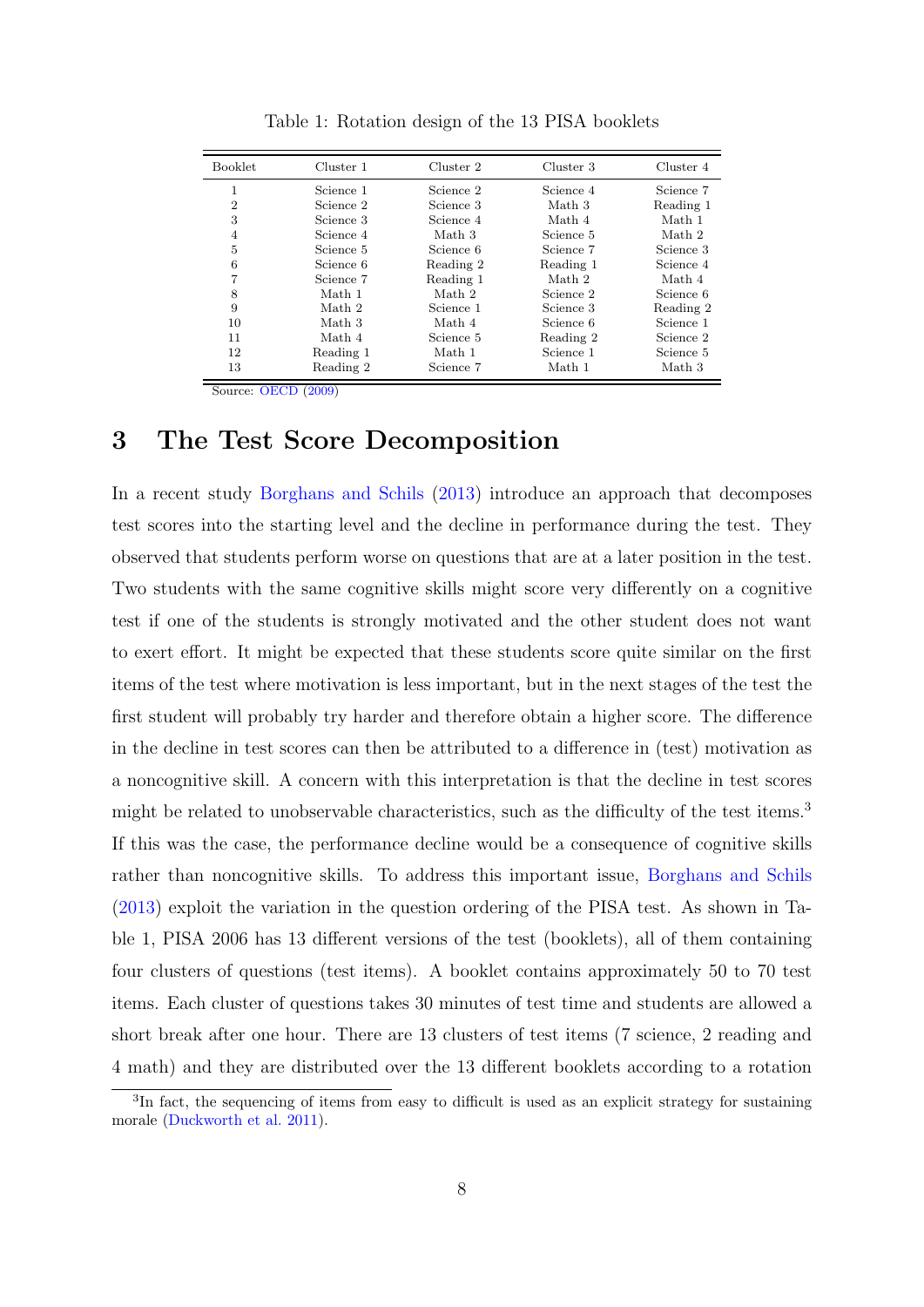scheme. Each cluster appears in each of the four possible positions within a booklet once [\(OECD](#page-26-14) [2009\)](#page-26-14). This means that one specific test item appears in four different positions of four different booklets. For instance, cluster Science 1 is included in booklets 1, 9, 12 and 10 as respectively the first, second, third and fourth cluster. This rotation scheme generates variation in the question number (position in the test) of test items. These booklets are randomly assigned to students [\(OECD](#page-26-14) [2009\)](#page-26-14). This random assignment ensures that the variation in question numbers, that results from the ordering of clusters, is unrelated to characteristics of students. Balancing tests confirm this random allocation of booklets and show that background characteristics of students are unrelated to the number of the booklet (see Table [A.1](#page-28-0) in the Appendix).

The variation in question numbers can then be exploited for estimating the decline in performance during the test by using the following fixed-effects model:

<span id="page-10-0"></span>
$$
P[Y_{ij} = 1] = F(\alpha_0 + \alpha_1 Q_{ij} + \sum_{j=2}^{J} \mu_j)
$$
\n(2)

with  $Y_{ij}$  being the score of student i on question j,  $Q_{ij}$  is the position of question j in the version of the test answered by student i and  $\mu_j$  is a question fixed effect that takes account of unobservable characteristics of question  $j$ , such as the difficulty of a test item. Due to the random allocation of booklets to students and the inclusion of question fixed effects, the estimated parameter  $\alpha_1$  will not be biased by unobserved factors and can be interpreted as the decline in performance during the test. The decomposition of the test scores into the starting level and the performance decline is based on the estimation of Equation [\(2\)](#page-10-0). We estimate Equation [\(2\)](#page-10-0) separately for each country by using a probit model, as in [Borghans and Schils](#page-25-7) [\(2013\)](#page-25-7), and use the PISA weighting factors to ensure that the sample is representative.<sup>[4](#page-10-1)</sup> The parameter  $\alpha_1$  measures the decline in performance during the test of a specific country. The parameter  $\alpha_0$  measures the starting level of a specific country, since the question numbers have been rescaled such that the first item is numbered as 0 and the last item as 1. Both measures are robust to the definition of the start of the test. For instance, excluding the first five questions does not affect the estimates of the two components. We use all test items for estimating Equation [\(2\)](#page-10-0).

<span id="page-10-1"></span><sup>4</sup>Estimating Equation [\(2\)](#page-10-0) with OLS gives very similar results.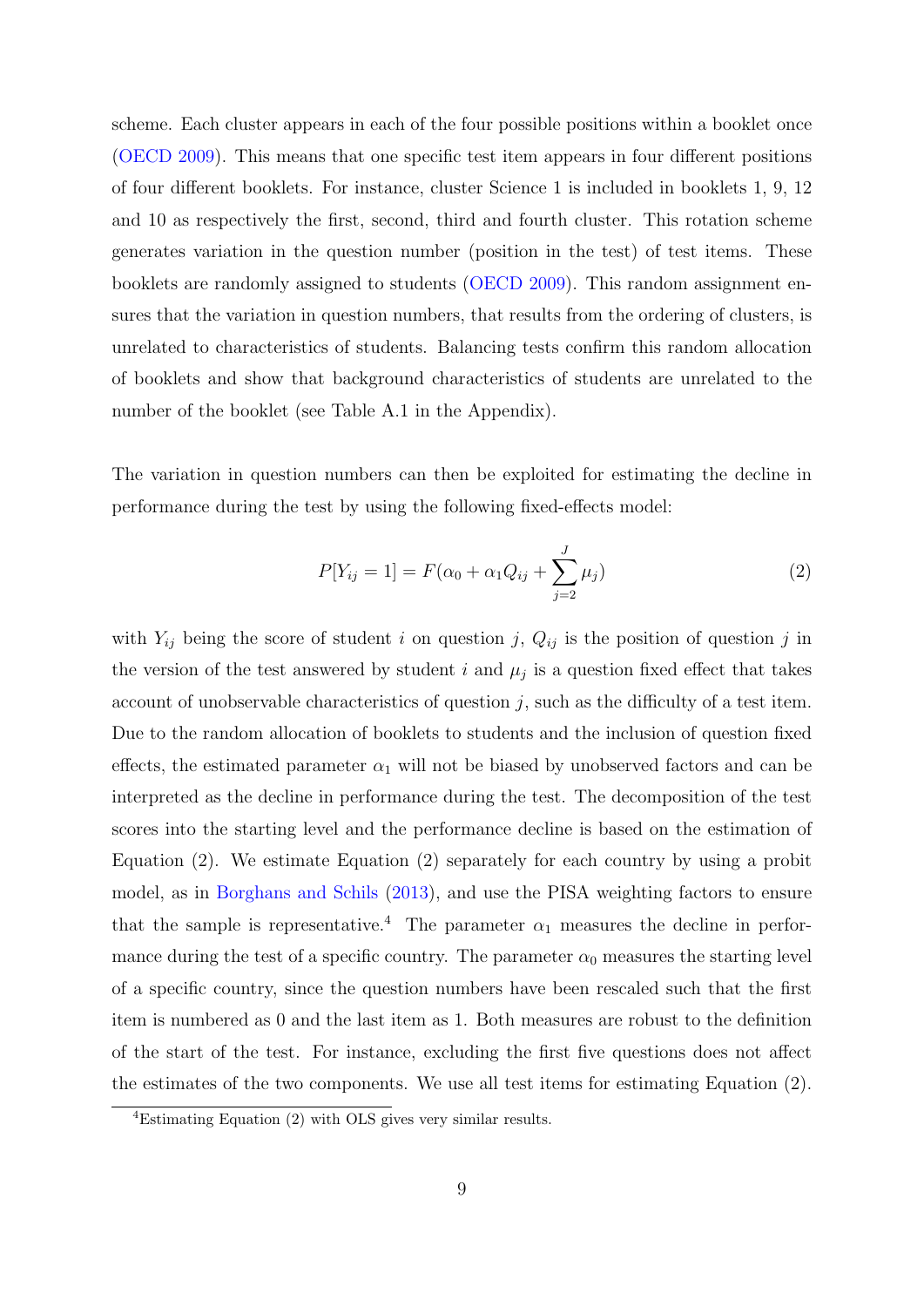Unreached items were coded as incorrectly answered questions. This allows us to stay closer to the framework of HW (2012) in which uncompleted items were interpreted as incorrectly answered to compute final test scores.[5](#page-11-0)

We have also estimated Equation [\(2\)](#page-10-0) using the average performance on all test items within a cluster as the outcome variable. In this analysis the clusters have been rescaled such that the first cluster is numbered as 0 and the fourth cluster is numbered as 1. With this approach the unit of randomization exactly matches the unit of analysis. The results are very similar to the results from the main approach. We find a correlation of 0.94 for the estimates of the starting level of the two approaches, and a correlation of 0.97 for the decline in performance.

#### Interpretation of the Two Components

The main idea of the decomposition is that it generates components that differ in their underlying skills. The first component, the starting level, is a measure of cognitive skills that is not confounded by the noncognitive factors that cause the decline in performance. The second component, the performance decline, is expected to capture noncognitive skills such as test motivation and perseverance. [Borghans and Schils](#page-25-7) [\(2013\)](#page-25-7) provide four pieces of evidence in support of this interpretation of the two components. First, the performance decline differs from the students' performance at the start of the test, which indicates that the two components measure different types of skills. Second, they show that the two components are stable for the years 2003 and 2006 and that there are differences between countries. This suggests that the two components are able to measure stable traits of the 15-year-old population of a country. Third, they show that the performance decline is related to personality traits and motivation. With the data collected in the Dutch Inventaar 2010 study they find that especially agreeableness (a Big Five personality trait) and motivation towards learning have a strong positive interaction effect with the performance decline. This means that more motivated students have a smaller performance decline. Fourth, using data from the British Cohort Study 1970, they show that the performance decline predicts future outcomes above and beyond achievement.

<span id="page-11-0"></span> $5$ [Borghans and Schils](#page-25-7) [\(2013\)](#page-25-7) note that it is unclear which type of skills determine that test items are not reached. This issue is less important in our application as we do not interpret the performance decline as a measure of noncognitive skills only.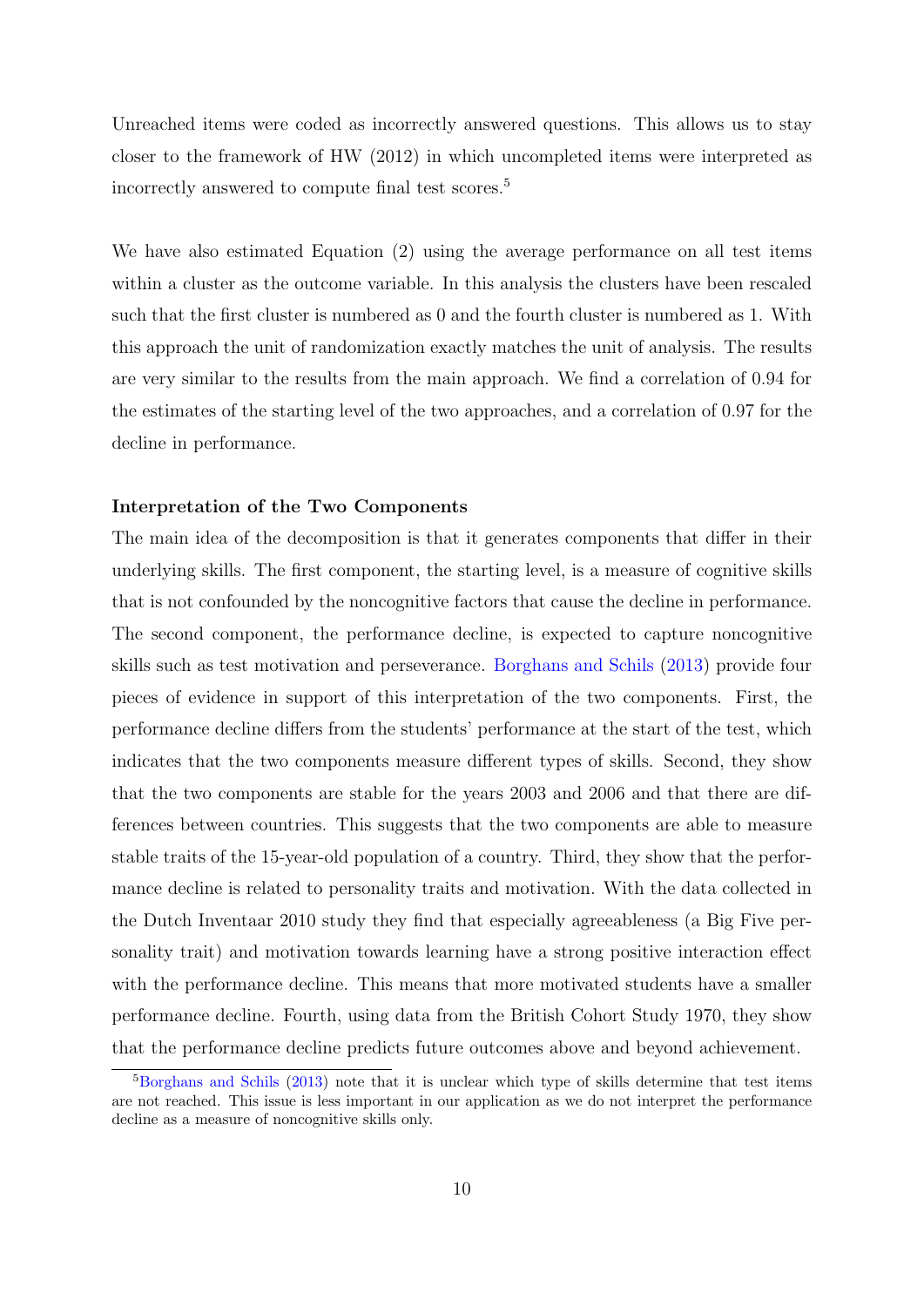#### Differences between Countries and Years

Results of the decomposition of the PISA test of 2006 are shown in Table [2.](#page-12-0) Equation [\(2\)](#page-10-0) is used for computing the probability of correctly answering the first and the last question of the PISA test. Column (1) shows the average of the PISA 2006 test scores, column (2) shows the probability of correctly answering the first question, column (3) shows the probability of correctly answering the last question and column (4) shows the difference between these two probabilities. Column (2) can be interpreted as the starting level of a country and column (4) can be interpreted as the performance decline. Countries are ranked with respect to the performance decline from high to low.

<span id="page-12-0"></span>

| Country       | (1)<br><b>PISA</b><br>score | (2)<br>$P[Q_0 = 1]$ | (3)<br>$P[Q_1 = 1]$ | (4)<br>Decline | Country        | (1)<br><b>PISA</b><br>score | (2)<br>$P[Q_0 = 1]$ | (3)<br>$P[Q_1 = 1]$ | (4)<br>Decline |
|---------------|-----------------------------|---------------------|---------------------|----------------|----------------|-----------------------------|---------------------|---------------------|----------------|
| Colombia      | 381                         | .585                | .249                | .337           | Poland         | 500.3                       | .821                | .73                 | .091           |
| Uruguay       | 422.7                       | .718                | .429                | .289           | United States  | 481.5                       | .774                | .683                | .091           |
| Argentina     | 382                         | .632                | .364                | .268           | Lithuania      | 481.3                       | .734                | .644                | .09            |
| Tunisia       | 377                         | .45                 | .233                | .217           | China, Macao   | 509.3                       | .826                | .737                | .089           |
| <b>Brazil</b> | 384.3                       | .543                | .336                | .208           | Luxembourg     | 485                         | .804                | .715                | .089           |
| Kyrgyzstan    | 306                         | .391                | .187                | .204           | Hungary        | 492.3                       | .786                | .698                | .087           |
| Mexico        | 408.7                       | .592                | .39                 | .202           | Slovakia       | 482                         | .813                | .729                | .084           |
| Chile         | 430.3                       | .711                | .513                | .198           | Sweden         | 504                         | .84                 | .756                | .083           |
| Qatar         | 326.3                       | .524                | .339                | .184           | Japan          | 517.3                       | .875                | .795                | .08            |
| Israel        | 445                         | .683                | .511                | .172           | Canada         | 529.3                       | .829                | .752                | .077           |
| Russia        | 465                         | .829                | .658                | .171           | Belgium        | 510.3                       | .834                | .758                | .076           |
| Greece        | 464                         | .783                | .615                | .168           | Australia      | 520                         | .834                | .758                | .076           |
| Jordan        | 402.3                       | .508                | .343                | .165           | Azerbaijan     | 403.7                       | .58                 | .505                | .076           |
| Romania       | 409.7                       | .596                | .437                | .159           | Ireland        | 508.7                       | .75                 | .675                | .075           |
| Bulgaria      | 416.3                       | .665                | .506                | .158           | Taiwan         | 525.7                       | .831                | .758                | .073           |
| Indonesia     | 392.3                       | .571                | .416                | .156           | Denmark        | 501                         | .864                | .792                | .072           |
| Thailand      | 418.3                       | .529                | .375                | .154           | Czech Republic | 502                         | .842                | .77                 | .072           |
| Italy         | 468.7                       | .732                | .587                | .146           | New Zealand    | 524.3                       | .812                | .742                | .07            |
| Turkey        | 431.7                       | .534                | .392                | .142           | Slovenia       | 505.7                       | .816                | .747                | .07            |
| Serbia        | 424                         | .707                | .582                | .126           | Estonia        | 515.7                       | .827                | .759                | .067           |
| Latvia        | 485                         | .758                | .642                | .116           | Germany        | 505                         | .824                | .756                | .067           |
| Portugal      | 470.7                       | .777                | .662                | .115           | Hong Kong      | 541.7                       | .815                | .75                 | .065           |
| Spain         | 476.3                       | .8                  | .687                | .113           | Netherlands    | 521                         | .828                | .764                | .064           |
| Montenegro    | 401                         | .58                 | .472                | .108           | Korea          | 541.7                       | .82                 | .759                | .061           |
| France        | 493                         | .805                | .698                | .107           | Switzerland    | 513.7                       | .848                | .792                | .055           |
| UK            | 501.7                       | .759                | .658                | .101           | Liechtenstein  | 519                         | .884                | .831                | .053           |
| Norway        | 487                         | .827                | .726                | $\cdot$ 1      | Austria        | 502                         | .841                | .792                | .049           |
| Iceland       | 493.7                       | .848                | .754                | .094           | Finland        | 552.7                       | .896                | .86                 | .036           |
| Croatia       | 479                         | .756                | .664                | .092           |                |                             |                     |                     |                |

Table 2: The starting level and decline in performance per country

Notes: Probabilities are based on the estimates from Equation [\(2\)](#page-10-0), using PISA 2006 and PISA weights.

We observe that there are large differences in the decline in performance between countries. Columbia and Uruguay have the largest decline in test scores. That is, their probability to answer the last question correctly is 30 percentage points lower than their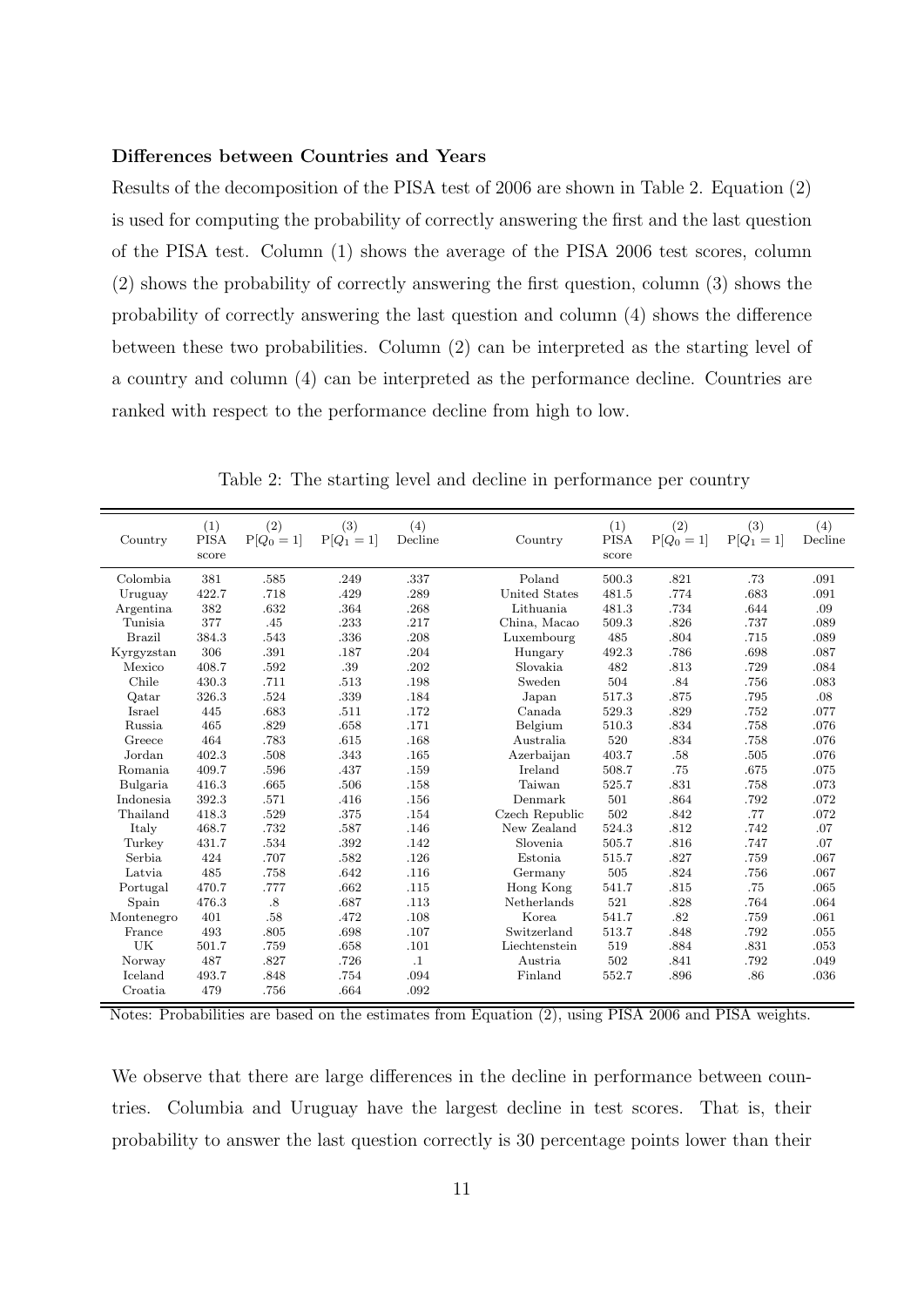probability to answer the first question correctly. Within the top ten of countries with the highest decline we observe six countries from South America. Among the countries with the lowest declines we observe especially Northern European and Asian countries. Table [2](#page-12-0) also indicates that differences in the performance decline between countries are important for the total test score. For instance, we observe that Greece and Hungary have a very similar starting level. However, the performance decline for students in Greece is much larger than for students in Hungary. This translates into a performance difference on the PISA test of more than 28 points.

We have also decomposed the test scores for PISA 2003 and 2009. Table [3](#page-13-0) shows the correlations between the different components and years. The correlations between the estimated starting levels (performance declines) over time are shown in bold.

<span id="page-13-0"></span>Table 3: Correlations between starting level and performance decline for PISA 2003, 2006 and 2009

| Variables                                                                                                                             | Starting                                                    | Decline                                            | <b>PISA</b>                               | Starting                         | Decline                 | Starting       | Decline |
|---------------------------------------------------------------------------------------------------------------------------------------|-------------------------------------------------------------|----------------------------------------------------|-------------------------------------------|----------------------------------|-------------------------|----------------|---------|
| Variables                                                                                                                             | level 2003                                                  | 2003                                               | 2006                                      | level 2006                       | 2006                    | level 2009     | 2009    |
| Starting level 2003<br>Decline 2003<br><b>PISA 2006</b><br>Starting level 2006<br>Decline 2006<br>Starting level 2009<br>Decline 2009 | 1.000<br>0.436<br>0.861<br>0.968<br>0.533<br>0.950<br>0.550 | 1.000<br>0.752<br>0.527<br>0.947<br>0.488<br>0.912 | 1.000<br>0.920<br>0.724<br>0.857<br>0.760 | 1.000<br>0.593<br>0.917<br>0.637 | 1.000<br>0.509<br>0.923 | 1.000<br>0.463 | 1.000   |

Notes: The components are estimated using Equation [\(2\)](#page-10-0) with PISA weights.

Over the years, the correlations for the estimated starting levels (performance declines) are all above 0.91. As indicated by [Borghans and Schils](#page-25-7) [\(2013\)](#page-25-7), a high correlation between the starting level (performance declines) over the years suggests that these components capture some of the traits of the 15-year-old population of a country. It should be noted that the correlation between the starting level and the performance decline is much lower, which indicates that the two components measure different traits. In Section [7](#page-21-0) we also construct the components in such a way that they are completely orthogonal. This procedure aims to generate an even sharper distinction between the two components and their underlying skills.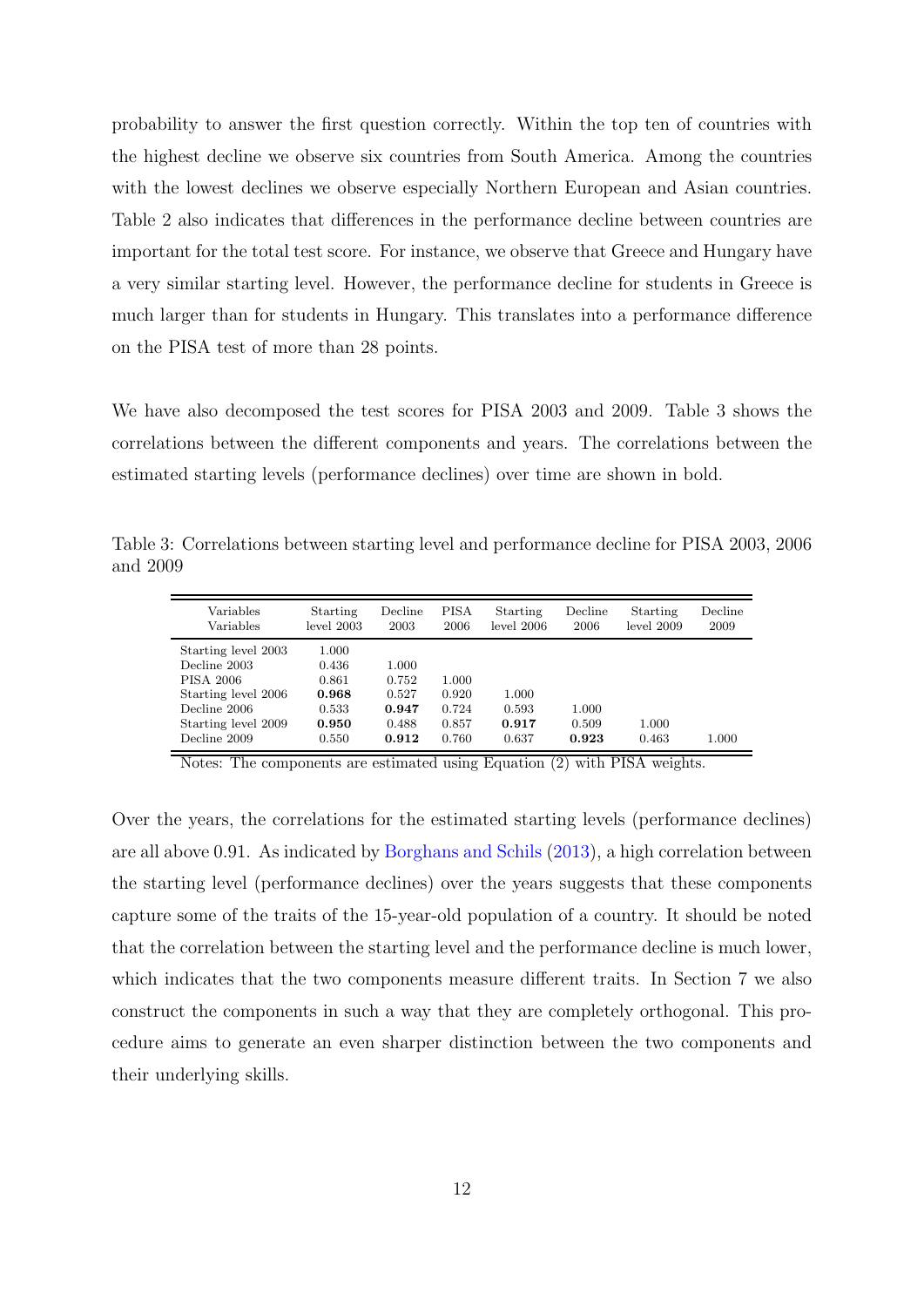# <span id="page-14-0"></span>4 Estimation of the Relationship between Skills and Economic Growth

The starting point of our empirical analysis of the effect of skills on economic growth is the standard cross-country growth regression as shown by Equation [\(1\)](#page-6-1). The main previous studies aggregate scores from all available international cognitive tests and use this as a measure for cognitive skills (see Section [2.1\)](#page-6-2). We label the aggregate test score from HW (2012) as the HW-index. In this study we decompose the scores on an international cognitive test into the starting level  $(S<sub>c</sub>)$  and the performance decline during the test  $(PD<sub>c</sub>)$ . Therefore, instead of using test scores as a unidimensional proxy for human capital  $(H_c)$ , in our case we use the two components, that is:  $H_c = f(S_c, PD_c) + \nu_c$ . We include these two components into the cross-country growth regression to re-estimate Equation [\(1\)](#page-6-1):

<span id="page-14-1"></span>
$$
G_c = \beta_0 + \beta_1 S_c + \beta_2 P D_c + \beta_3 G D P_{0c} + \sum_n \delta_n Z_{nc} + \epsilon_c \tag{3}
$$

For estimating Equation [\(3\)](#page-14-1) we try to stay as close as possible to HW (2012). To this aim we use the same data on economic growth and the same covariates, estimate the same model specifications and use the same sample of countries. However, the decomposition method that we apply in this paper exploits a specific feature of the PISA test, namely the random allocation of the PISA booklets (see Section [3\)](#page-9-0). Hence, we can apply the decomposition method only to one of the tests included in the HW-index. This has two implications for the estimations. First, the sample of countries that participated in the PISA test differs from the sample used in HW (2012). As a first step in our analysis we check whether the reduction of the sample from 50 to 37 countries, as a result of focusing on PISA, changes the results obtained in HW (2012). The second implication is that we use the PISA test only for measuring skills, and not the complete set of tests used for the HW-index. However, the PISA scores are highly correlated with the HW-index  $(r = 0.91)$ . To further investigate whether PISA can be used as a proxy for the HWindex we re-estimate the main models from HW (2012) with PISA scores instead of the HW-index. As will be shown below, the estimates obtained with using PISA scores are very similar to those obtained with the HW-index. This suggests that PISA scores are a good proxy for the HW-index and, therefore, we use the PISA scores for estimating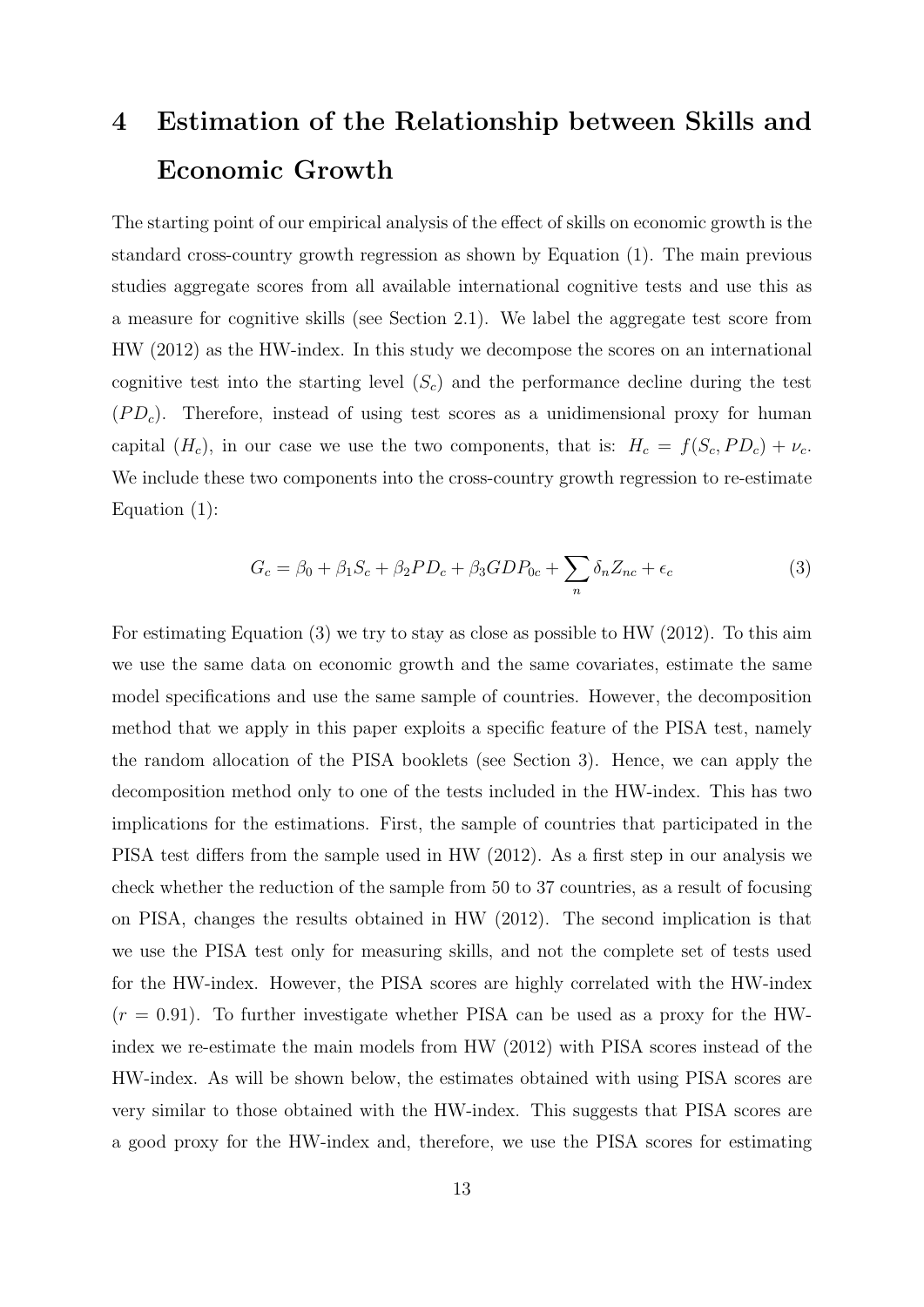Equation [\(1\)](#page-6-1). Next, we decompose these PISA scores into the two components and we use these two components for estimating Equation [\(3\)](#page-14-1). We estimate Equation [\(3\)](#page-14-1) with OLS and report robust standard errors.

As we are using a two-step estimation approach it could be argued that the standard errors should be adjusted because the regressors are not fixed (see e.g. [Murphy and](#page-26-15) [Topel](#page-26-15) [2002\)](#page-26-15). However, due to the large number of observations used in the estimation of Equation [\(2\)](#page-10-0), which is the number of students times the number of test items, the estimates for the starting level and the performance decline are very precise, and can be considered as fixed (see Table [A.2](#page-29-0) for the standard errors of the two components and the number of students participating in PISA 200[6](#page-15-1) per country).<sup>6</sup>

### <span id="page-15-0"></span>5 Data

The data used in the analysis come from various sources. Our first source is HW (2012) which provides their main measure of cognitive skills, the HW-index, which aggregates all available math, science and reading scores from international cognitive tests between 1964 and 2003 for 50 countries.[7](#page-15-2)

As a second source we use data collected in the Programme for International Student Assessment (PISA). PISA is a triennial international survey which aims to evaluate education systems worldwide by testing the skills and knowledge of 15-year-old students. The key subjects of the test are reading, science and math. The first PISA study took place in 2000. The method for decomposing test scores into a cognitive and a noncognitive component can be applied for countries that participated in PISA 2003, 2006 and 2009. We use the data from PISA 2006 which allows us to include 37 countries that were included by HW (2012). We standardize the decomposed test scores to set the mean and standard deviation equal to the HW-index. This allows us to directly compare the size of the estimates of the decomposed skills-measures with the HW-index.

We follow HW (2012) for sources on the other data. Real GDP per capita comes from

<span id="page-15-1"></span> ${}^{6}$ The maximum likelihood estimation of Equation [\(2\)](#page-10-0) gives us consistent estimates. Since the number of observations is large, we can be confident that the ML-estimates have reached their true values.

<span id="page-15-2"></span><sup>7</sup>See the Appendix of HW (2012) for further details on the computation of this measure.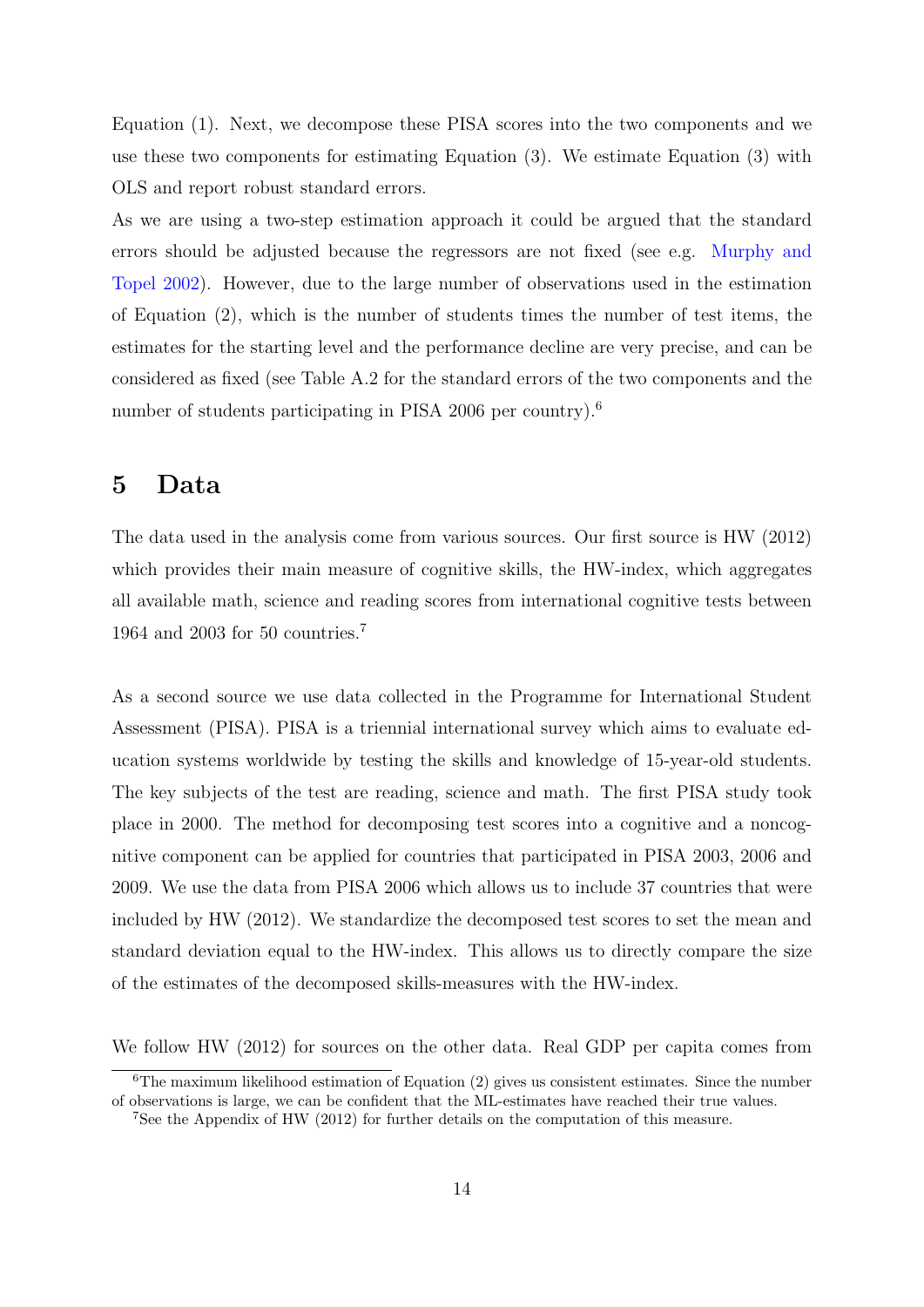version 7.1 of the Penn World Tables [\(Aten et al.](#page-24-4)  $2009$ ).<sup>[8](#page-16-1)</sup> Data on years of schooling are taken from the most recent version of the Barro and Lee dataset [\(Barro and Lee](#page-24-5) [2013\)](#page-24-5). Further control variables used by HW (2012) are regional dummies and the two proxies for the quality of economic institutions: openness of the economy and protection against expropriation. For the regional dummies we follow the classification of HW (2012). The measure of openness is the [Sachs et al.](#page-26-16) [\(1995\)](#page-26-16) index reflecting the fraction of years between 1960 and 1992 that a country was classified as having an economy open to international trade.<sup>[9](#page-16-2)</sup> For the data on protection against expropriation [Acemoglu et al.](#page-24-6) [\(2001\)](#page-24-6) is followed, the measure is an index between 0 and 10 averaged over 1985-1995. A higher score on this index means that there is more protection against expropriation. Two other controls that are used are fertility, obtained from World Bank Indicators [\(World-](#page-27-2)[Bank](#page-27-2) [2002\)](#page-27-2), and tropical location measured as the proportion of a countries' area located in the tropics [\(Gallup et al.](#page-25-14) [1999\)](#page-25-14). Table [A.2](#page-29-0) provides the data per country on GDP growth, the HW-index and the two components of the PISA test.

### <span id="page-16-0"></span>6 Main Estimation Results

This Section shows the main estimation results in two steps. First, we replicate the main analysis of HW (2012) for the sample of countries for which it is possible to decompose the PISA test. Second, we include the two components from the decomposition in the main estimation models.

# 6.1 Replication of Previous Cross-Country Growth Regressions using PISA

In the first step of our analysis we check whether the estimation results obtained by HW (2012) change when we use scores of PISA 2006 instead of the HW-index. This implies two changes: a reduction of the sample from 50 to 37 countries and the use of the PISA score instead of the HW-index. We replicate the main models from HW (2012) using the sample of 37 countries. Panel A of Table [4](#page-17-0) shows the results from models that use the HW-index, Panel B shows the results when using the PISA 2006 scores.

<span id="page-16-2"></span><span id="page-16-1"></span><sup>&</sup>lt;sup>8</sup>Real GDP per capita for Tunisia was not available for 1960, so we used data from 1961 onwards.

<sup>9</sup>As Romania was not available in [Sachs et al.](#page-26-16) [\(1995\)](#page-26-16) we used for this country the measure in [Sachs](#page-26-17) [and Warner](#page-26-17) [\(1997\)](#page-26-17) for the period 1965-1990.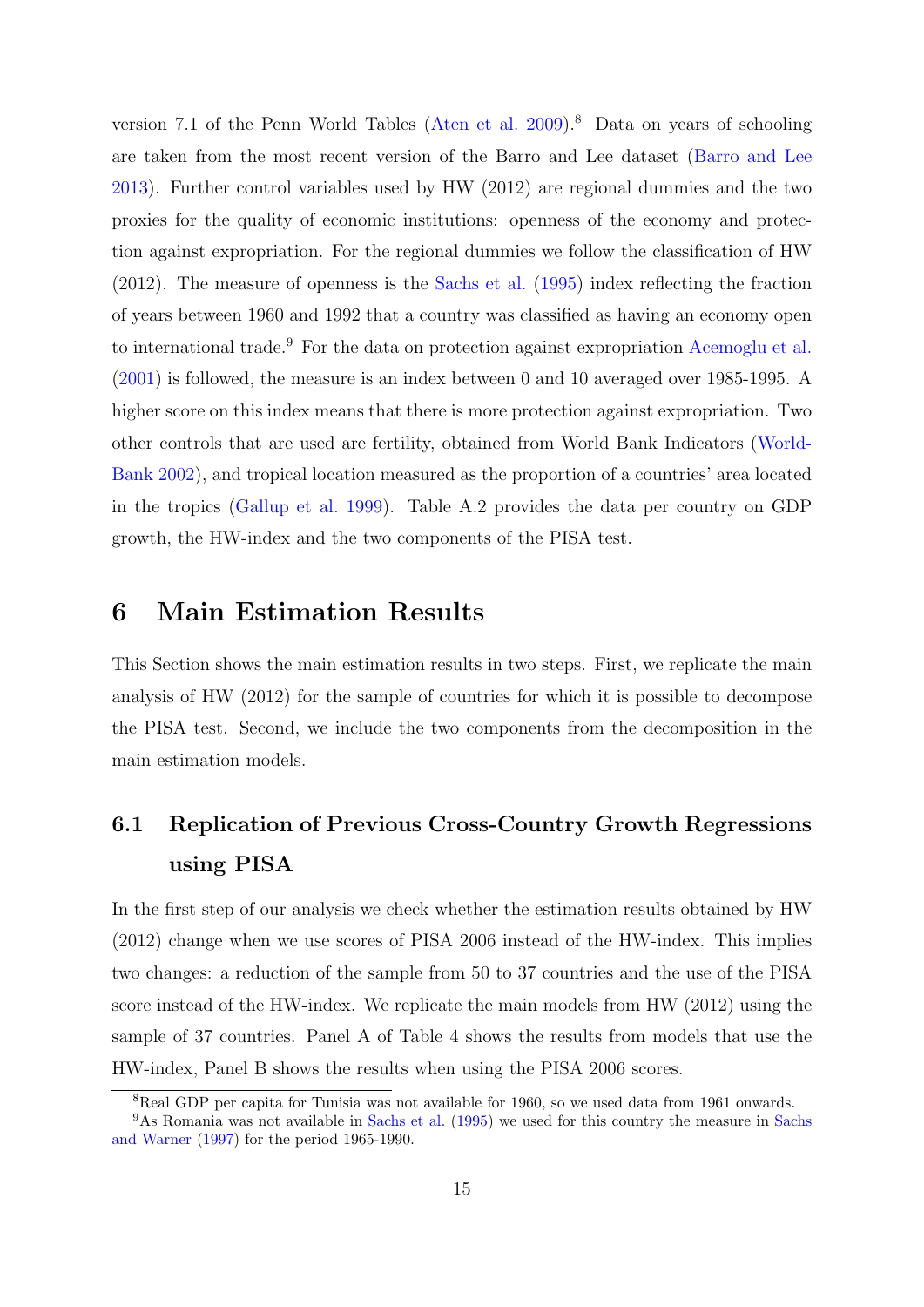|                | (1)                                                                     | (2)        | (3)        | $(4)^a$    | $(5)^b$<br>PANEL A: HW-index as a measure of human capital with restricted sample | $(6)^c$    | $(7)^d$    | $(8)^e$    | $(9)^f$    |  |  |  |  |
|----------------|-------------------------------------------------------------------------|------------|------------|------------|-----------------------------------------------------------------------------------|------------|------------|------------|------------|--|--|--|--|
| HW-            |                                                                         | $2.288***$ | $2.298***$ | $2.326***$ | $2.261***$                                                                        | $1.187**$  | $1.489***$ | $1.465***$ | $2.237***$ |  |  |  |  |
| index          |                                                                         | (8.59)     | (8.63)     | (8.33)     | (8.58)                                                                            | (2.70)     | (3.33)     | (3.31)     | (9.63)     |  |  |  |  |
| Years of       | $0.217**$                                                               |            | $-0.00715$ | $-0.0188$  | $-0.0629$                                                                         | 0.0261     | 0.0390     | 0.00486    | $-0.0108$  |  |  |  |  |
| schooling      | (2.24)                                                                  |            | $(-0.10)$  | $(-0.26)$  | $(-0.93)$                                                                         | (0.32)     | (0.56)     | (0.07)     | $(-0.13)$  |  |  |  |  |
| Observations   | 37                                                                      | 37         | 37         | 37         | 37                                                                                | 37         | 36         | 36         | 37         |  |  |  |  |
| Adjusted $R^2$ | 0.244                                                                   | 0.726      | 0.718      | 0.718      | 0.779                                                                             | 0.768      | 0.755      | 0.778      | 0.720      |  |  |  |  |
|                | PANEL B: PISA 2006 as a measure of human capital with restricted sample |            |            |            |                                                                                   |            |            |            |            |  |  |  |  |
| <b>PISA</b>    |                                                                         | $2.314***$ | $2.281***$ | $2.251***$ | $2.301***$                                                                        | $1.200***$ | $1.352**$  | $1.310**$  | $2.334***$ |  |  |  |  |
| 2006           |                                                                         | (7.53)     | (7.02)     | (6.36)     | (6.67)                                                                            | (3.34)     | (2.55)     | (2.47)     | (9.52)     |  |  |  |  |
| Years of       | $0.217**$                                                               |            | 0.0232     | 0.0329     | $-0.0202$                                                                         | 0.0499     | 0.0730     | 0.0332     | 0.0246     |  |  |  |  |
| schooling      | (2.24)                                                                  |            | (0.31)     | (0.40)     | $(-0.24)$                                                                         | (0.67)     | (1.02)     | (0.43)     | (0.30)     |  |  |  |  |
| Observations   | 37                                                                      | 37         | 37         | 37         | 37                                                                                | 37         | 36         | 36         | 37         |  |  |  |  |
| Adjusted $R^2$ | 0.244                                                                   | 0.697      | 0.689      | 0.689      | 0.671                                                                             | 0.785      | 0.737      | 0.760      | 0.733      |  |  |  |  |

<span id="page-17-0"></span>Table 4: Growth regressions with the HW-index and PISA scores using the PISA sample

Notes: t statistics in parentheses

\*  $p < 0.10,$  \*\*  $p < 0.05,$  \*\*\*  $p < 0.01$ 

Dependent variable: average annual growth rate in GDP per capita, 1960-2000 Regressions include a constant and GDP per capita in 1960

 $^a$  Measure of years of schooling refers to the average between 1960 and 2000

 $b$  Controlling for outliers by using rreg command in Stata

c Includes dummies for the eight world regions

 $d$  Controlled for openness of economy and protection against expropriation

 $e$  Controls in  $d$  plus fertility and tropical location

f GDP per capita 1960 measured in logs

Panel A of Table [4](#page-17-0) shows that the results for the growth regressions with the HW-index for the restricted sample are very similar to the results for the unrestricted sample in Table 1 of HW (2012). Column (1) in Table [4](#page-17-0) shows the effect of years of schooling on economic growth. The estimated effect is statistically significant and suggests that one additional year of schooling increases the average annual growth rate in GDP per capita across 40 years with 0.2 percentage point. Column (2) shows the results from a model in which the HW-index is used as a proxy for human capital instead of years of schooling. The estimated effect indicates that an increase of one standard deviation of the cognitive test scores is associated with 2.3 percentage points higher average annual growth rate in GDP per capita over 40 years. Similar to HW (2012), replacing years of schooling with cognitive test scores also increases the explained variance from one quarter to three quarters. Column (3) shows the estimation results from a model that includes both proxies of human capital. We observe that the estimate of cognitive test scores is similar to column (2) but the proxy years of schooling no longer has a statistically significant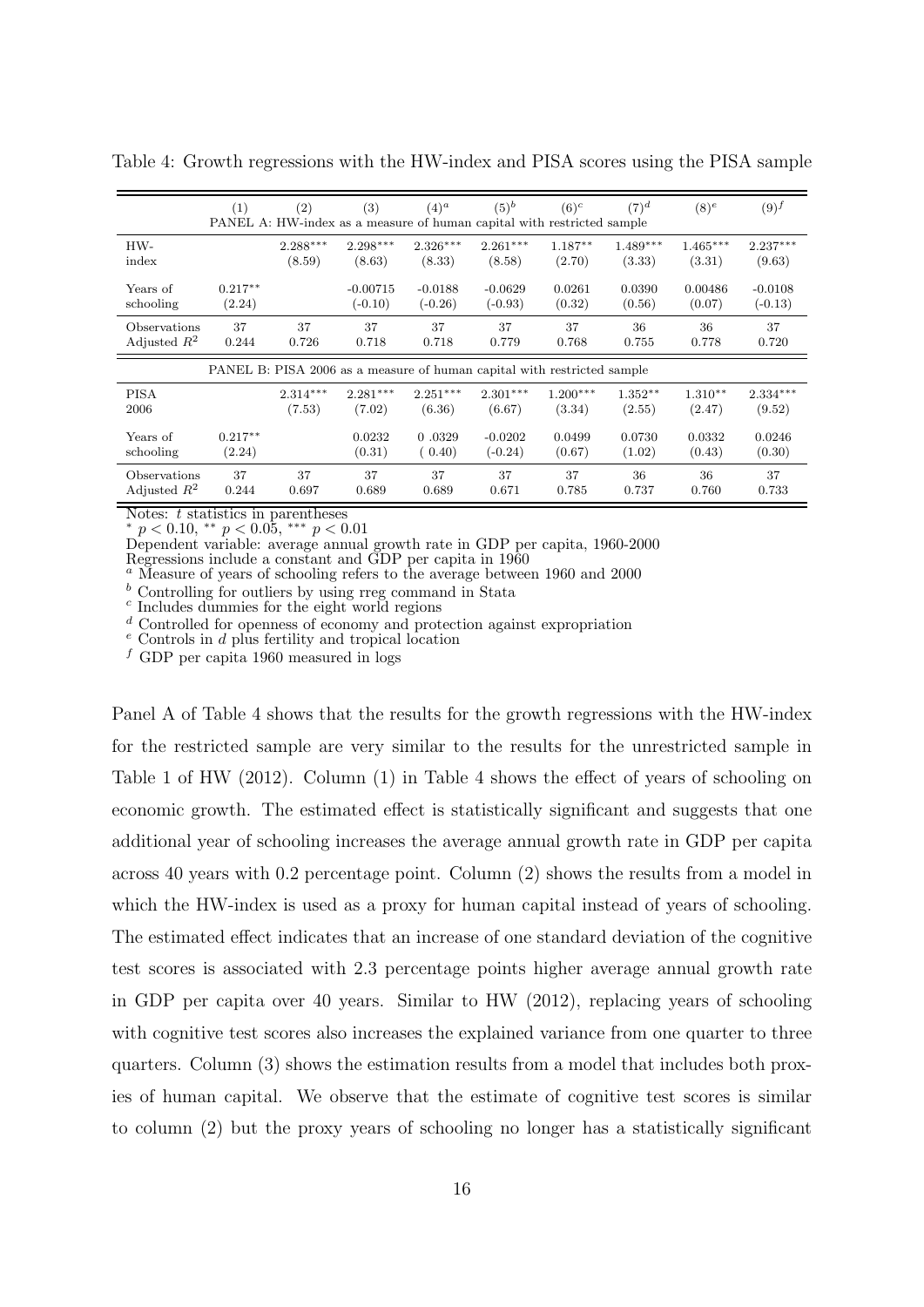effect on economic growth. Columns (4) to (9) show the estimation results using different specifications of the model; column (4) uses average years of schooling between 1960 and 2000 instead of the years of schooling in 1960, column (5) controls for outliers, column (6) includes eight regional dummies, column (7) includes measures for the openness of the economy and protection of property rights, column (8) adds fertility and tropical location as additional controls and column (9) controls for GDP per capita in logs instead of levels. The estimates in columns (4) to (9) show that cognitive test scores have a statistically significant effect on economic growth in all specifications. The results for our adjusted sample are very similar to the results for the full sample used by HW (2012).

In Panel B of Table [4](#page-17-0) we show estimates of models that use PISA 2006 scores instead of the HW-index. We find that the estimated effects are very similar to those in Panel A. This can be explained by the high correlation  $(r = 0.91)$  between the PISA scores and the HW-index, which, as mentioned before, is not only based on the PISA scores but also on other math, science and reading scores from international tests between 1964 and 2003. This indicates that PISA 2006 is a good proxy for the HW-index in models that explain differences in economic growth between countries.

In sum, we find that the previously obtained results by HW (2012) are robust to using the sample of countries participating in PISA 2006 and to using PISA scores instead of the HW-index. The high correlation between the PISA scores and the HW-index, and the similarity of the estimated effects in the growth models suggest that, within the framework of HW (2012), we can use the PISA scores as a proxy for the HW-index.

# <span id="page-18-0"></span>6.2 The Relationship of the Starting Level and the Performance Decline with Economic Growth

In this Section we present the main estimation results of models that include the two components that we obtained from decomposing the PISA 2006 scores by using the method described in Section [3.](#page-9-0) Figure [1](#page-19-0) gives a first impression of the relationship between the two components of test scores and economic growth, conditional on initial GDP and years of schooling. The left panel shows a positive association between the starting level of test scores and GDP growth. However, the right panel shows a very similar associa-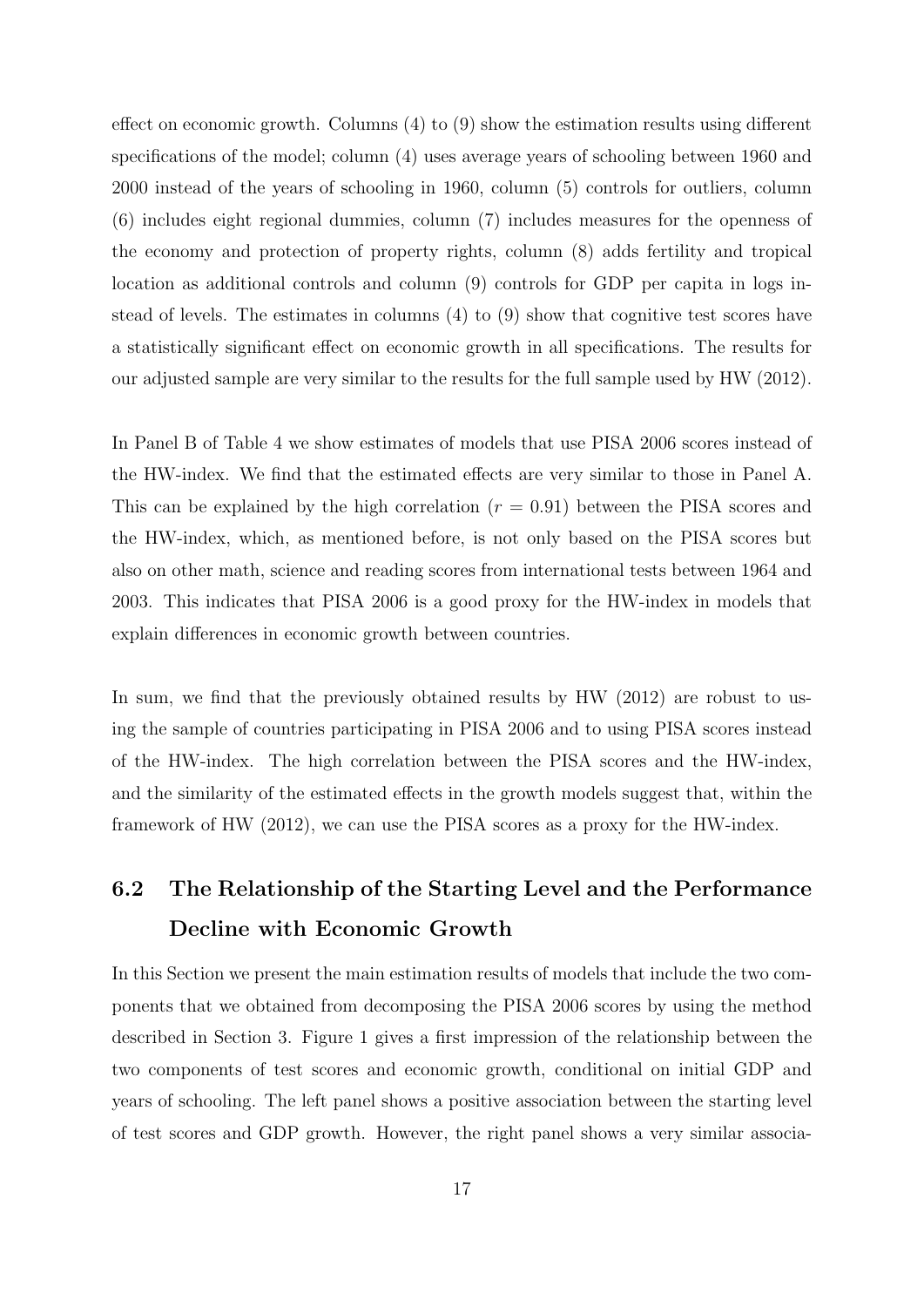<span id="page-19-0"></span>Figure 1: The association between the conditional starting level and the conditional decline in test scores with economic growth 1960-2000



tion between the decline in test scores and GDP growth which suggest that noncognitive factors are also related to economic growth. The associations appear not to be driven by outlying countries, such as the three Asian countries in the upper right corners and the three Southern American countries in the lower left corners.

Table [5](#page-20-0) replicates the models of Table [4](#page-17-0) using the starting level and the decline in performance as the main explanatory variables. Columns (1) and (2) show the estimates of the relationships shown in Figure [1.](#page-19-0) We observe that the starting level has a positive and statistically significant association with economic growth. The estimated effect is somewhat smaller than the previous estimate from the model that uses the PISA score in Table [4.](#page-17-0) As a measure for cognitive skills, the starting level is probably less confounded by noncognitive factors than the PISA score. This suggests that previous estimates of the effect of cognitive skills are slightly upward biased. Column (2) shows the results for the performance decline. We find that the performance decline has a positive and statistically significant association with economic growth. Moreover, the size of the estimated association is quite similar to the estimate for the starting level in column (1). A comparison of columns (1) and (2) also reveals that years of schooling only has an effect on economic growth in column (2). Years of schooling has a higher correlation with the starting level  $(r = 0.63)$  than with the performance decline  $(r = 0.42)$ . This might indicate that the performance decline also captures factors that are independent of what is learned in school, which is consistent with the idea that noncognitive skills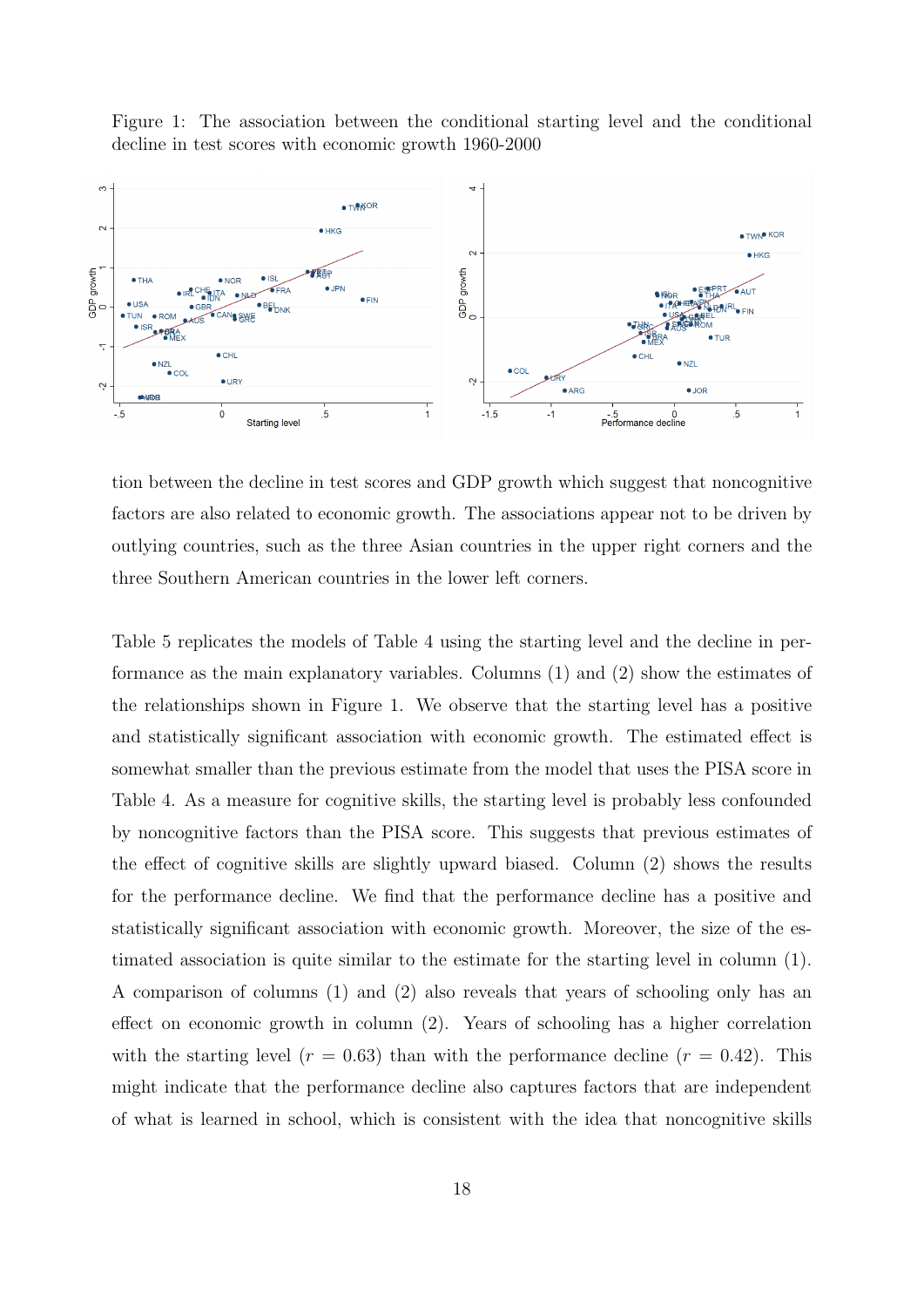are more affected by out of school influences than cognitive skills [\(Cunha et al.](#page-25-15) [2010\)](#page-25-15).<sup>[10](#page-20-1)</sup> Column (3) shows the estimates from a model that includes both components. We find that both the starting level and the performance decline have a positive and statistically significant association with economic growth but the estimates are considerably smaller than the estimates in columns (1) and (2). The estimate of our measure for cognitive skills, the starting level, drops with approximately forty percent compared to column (1), suggesting that the performance decline as a measure of noncognitive skills is indeed an omitted variable. The estimate for the performance decline drops with approximately one third compared to column (2).

<span id="page-20-0"></span>Table 5: Regression estimates of the effect of the starting level and performance decline on economic growth 1960-2000

|                | $\left( 1\right)$ | (2)        | $^{(3)}$   | $(4)^a$    | $(5)^b$    | $(6)^c$  | $(7)^d$    | $(8)^e$    | $(9)^f$    |
|----------------|-------------------|------------|------------|------------|------------|----------|------------|------------|------------|
| Starting       | $2.108***$        |            | $1.259**$  | $1.252**$  | $1.035**$  | $0.738*$ | 0.640      | 0.159      | $1.882***$ |
| level          | (4.31)            |            | (2.52)     | (2.45)     | (2.69)     | (1.93)   | (1.17)     | (0.28)     | (4.10)     |
| Performance    |                   | $1.868***$ | $1.347***$ | $1.312***$ | $1.489***$ | $0.682*$ | $0.995***$ | $1.181***$ | $0.738***$ |
| decline        |                   | (5.95)     | (4.49)     | (4.28)     | (4.77)     | (1.73)   | (3.09)     | (4.73)     | (2.75)     |
| Years of       | 0.0442            | $0.162*$   | 0.0738     | .0708      | 0.0528     | 0.0743   | 0.110      | 0.0784     | 0.0397     |
| schooling      | (0.58)            | (1.82)     | (1.06)     | (1.04)     | (0.69)     | (0.98)   | (1.64)     | (1.17)     | (0.52)     |
| Observations   | 37                | 37         | 37         | 37         | 37         | 37       | 36         | 36         | 37         |
| Adjusted $R^2$ | 0.563             | 0.631      | 0.712      | 0.710      | 0.718      | 0.765    | 0.736      | 0.776      | 0.709      |

Notes:  $t$  statistics in parentheses  $p < 0.10,$  \*\*  $p < 0.05,$  \*\*\*  $p < 0.01$ 

Dependent variable: average annual growth rate in GDP per capita, 1960-2000

Regressions include a constant and GDP per capita in 1960

<sup>a</sup> Measure of years of schooling refers to the average between 1960 and 2000

 $\frac{b}{b}$  Controlling for outliers by using rreg command in Stata

c Includes dummies for the eight world regions

 $d$  Controlled for openness of economy and protection against expropriation

 $e$  Controls in  $d$  plus fertility and tropical location

f GDP per capita 1960 measured in logs

The next columns in Table [5](#page-20-0) show the estimation results when using the different specifications. In general, the results are quite robust to these sensitivity tests. Controlling for average years of schooling between 1960 and 2000 does not change the estimates (column (4)). Specification (5) and (6) indicate that the results are not driven by outliers or by countries that belong to certain regions. However, when including regional dummies, noncognitive skills are only significant at a 10% significance level. This smaller effect is

<span id="page-20-1"></span><sup>&</sup>lt;sup>10</sup>The estimated effects become smaller but remain statistically significant at a  $1\%$  significance level after the exclusion of the three Asian and three Southern American countries (Taiwan, Hong Kong, Korea, Columbia, Uruguay and Argentina).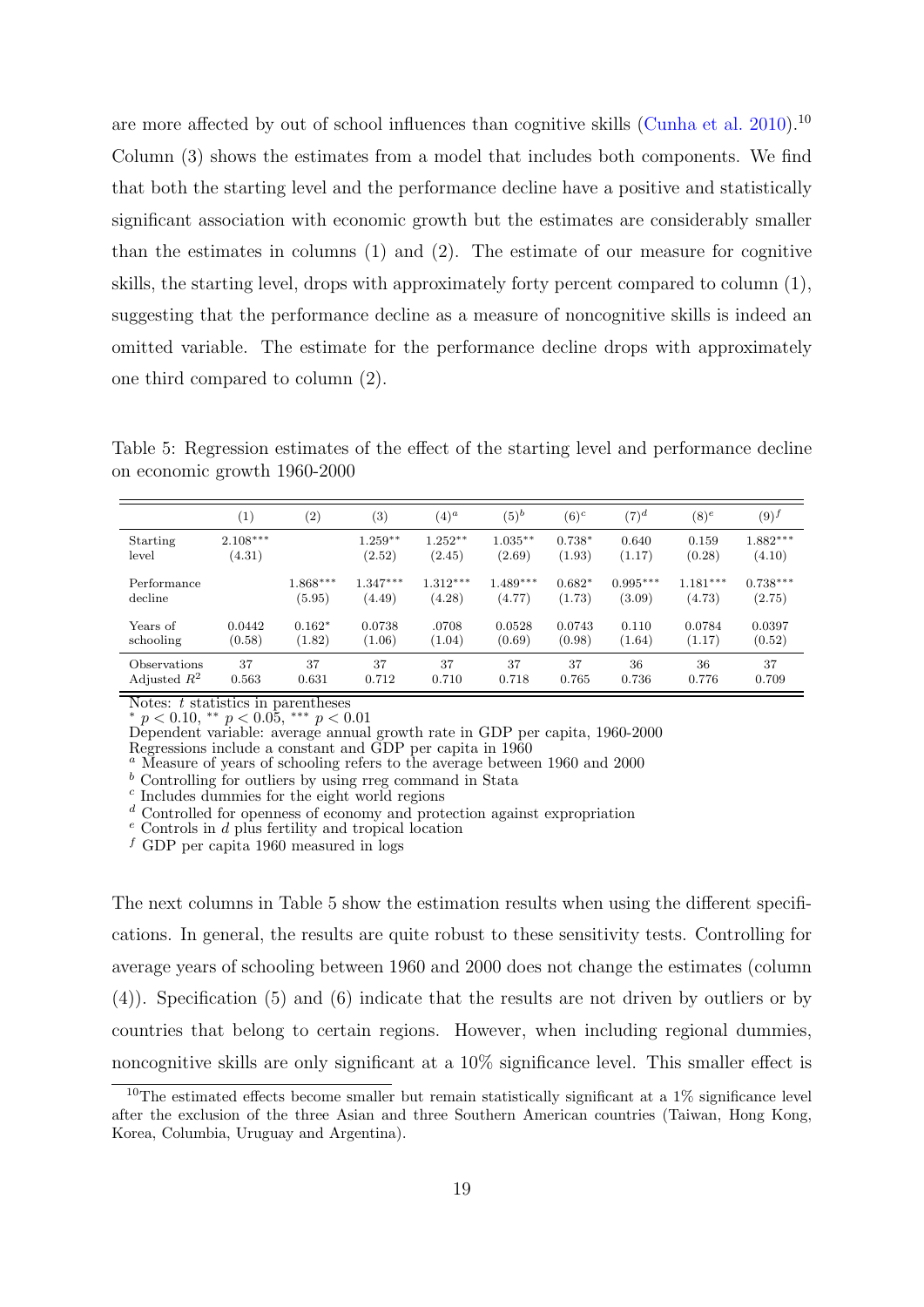consistent with the idea that cultural differences are an important determinant of noncognitive skills embedded in the performance decline [\(Mendez](#page-26-18) [2015\)](#page-26-18). The estimated effect of the performance decline is robust to the inclusion of additional controls in columns (7) and (8). In particular, the estimate of the performance decline is robust to controlling for the measure of tropical location (specification (8)). Tropical location is an interesting control as one might argue that the performance decline might be related to the temperature in a country. We observe that the starting level is no longer significant when controlling for the quality of economic institutions in columns (7) and (8). A possible explanation is that better institutions could also imply better schools, capturing some of the effects of cognitive skills that the starting level is intended to measure. Finally, controlling for the initial GDP level in logs instead of levels in column (9) increases the estimated effect of the starting level and reduces the estimated effect of the performance decline.

In sum, we find that both the starting level and the performance decline have a positive and statistically significant association with economic growth. The size of the estimated effect of the two components is quite similar, the differences between the two components are statistically insignificant except for column (8) and (9). The estimated effect of the performance decline is more robust to changes in the specification than the estimated effect of the starting level.

# <span id="page-21-0"></span>7 Using a Stricter Measure of the Performance Decline

A concern with the previous analysis, in particular with the interpretation of the second component of test scores, is that cognitive skills might also have an effect on the performance decline. The correlation between the two components is 0.59, which could indicate that the performance decline is also capturing cognitive skills. We address this concern by using a stricter measure of the performance decline that only exploits variation in the decline that is orthogonal to the starting level. More precisely, we regressed the performance decline on the starting level for the sample of 57 countries participating in PISA 2006 and used the residuals of this regression as a corrected measure for the performance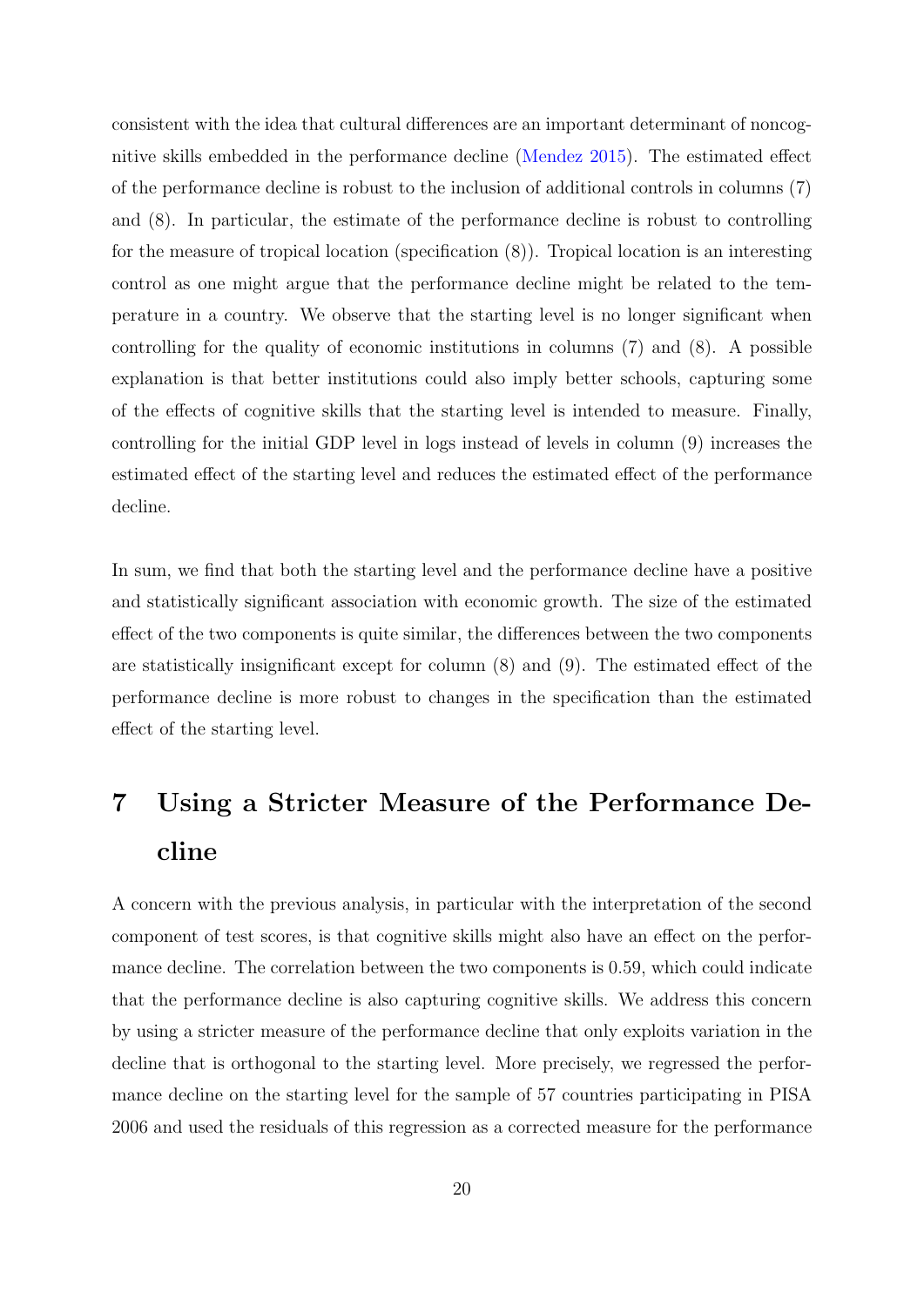decline. As noncognitive factors, such as personality traits, can boost the acquisition of cognition [\(Cunha and Heckman](#page-25-16) [2008\)](#page-25-16), the estimates obtained when using this new measure for the performance decline in Equation [\(3\)](#page-14-1) should be seen a lower bound for the relationship between the performance decline and economic growth. Table [6](#page-22-0) shows the estimation results using this adjusted measure of the performance decline.<sup>[11](#page-22-1)</sup> We observe that the results are qualitatively similar to those in Table [5.](#page-20-0) The estimated effect of the performance decline is statistically significant in all specifications but, as a lower bound, the estimates are somewhat smaller than the corresponding estimates in Table [5.](#page-20-0) The effect of the starting level is statistically significant in all specifications but one (column (8)) and the size of the estimates are larger than the size of the estimates in Table [5.](#page-20-0) The association between the starting level and economic growth can be better detected if the starting level is uncorrelated with the performance decline and the estimate can therefore be interpreted as an upper bound. The analysis in this section shows that the main findings are robust to using a stricter measure of the performance decline.

|                       | $\left[1\right]$ | (2)        | $^{(3)}$   | $(4)^a$    | $(5)^b$    | $(6)^c$   | $(7)^d$    | $(8)^e$    | $(9)^f$    |
|-----------------------|------------------|------------|------------|------------|------------|-----------|------------|------------|------------|
| Starting              | $2.108***$       |            | $1.990***$ | $1.964***$ | $1.843***$ | $1.109**$ | $1.180*$   | 0.800      | $2.282***$ |
| level                 | (4.31)           |            | (4.56)     | (4.39)     | (5.55)     | (2.78)    | (1.97)     | (1.21)     | (5.85)     |
| Corrected performance |                  | $1.155***$ | $1.037***$ | $1.010***$ | $1.146***$ | $0.525*$  | $0.766***$ | $0.909***$ | $0.568***$ |
| decline               |                  | (3.66)     | (4.49)     | (4.28)     | (4.77)     | (1.73)    | (3.09)     | (4.73)     | (2.75)     |
| Years of              | 0.0442           | $0.239**$  | 0.0738     | .0708      | 0.0528     | 0.0743    | 0.110      | 0.0784     | 0.0397     |
| schooling             | (0.58)           | (2.25)     | (1.06)     | (1.04)     | (0.69)     | (0.98)    | (1.64)     | (1.17)     | (0.52)     |
| Observations          | 37               | 37         | 37         | 37         | 37         | 37        | 36         | 36         | 37         |
| Adjusted $R^2$        | 0.563            | 0.418      | 0.712      | 0.710      | 0.718      | 0.765     | 0.736      | 0.776      | 0.709      |

<span id="page-22-0"></span>Table 6: Regressions of economic growth on components of test scores using a second measure of the performance decline

Notes:  $t$  statistics in parentheses

\*  $p < 0.10,$  \*\*  $p < 0.05,$  \*\*\*  $p < 0.01$ 

Dependent variable: average annual growth rate in GDP per capita; 1960-2000 Regressions include a constant and initial GDP per capita

<sup>a</sup> Measure of years of schooling refers to the average between 1960 and 2000

 $<sup>b</sup>$  Controlling for outliers by using rreg command in Stata</sup>

c Includes dummies for the eight world regions

<sup>d</sup> Controlled for openness of economy and protection against expropriation

 $e$  Controls in  $d$  plus fertility and tropical location

f Initial GDP per capita measured in logs

<span id="page-22-1"></span><sup>&</sup>lt;sup>11</sup>The reported t-statistics are based on robust standard errors, results do not change after bootstrapping the standard errors (not shown). We used the bootstrap procedure for the two-step estimator as described in [Cameron and Trivedi](#page-25-17) [\(2005\)](#page-25-17). Bootstrapping is more relevant for the analysis in this Section than for the analysis in Section [6.2](#page-18-0) as we can only use 57 observation in the first step of the estimation. Hence, the argument of consistency is less plausible.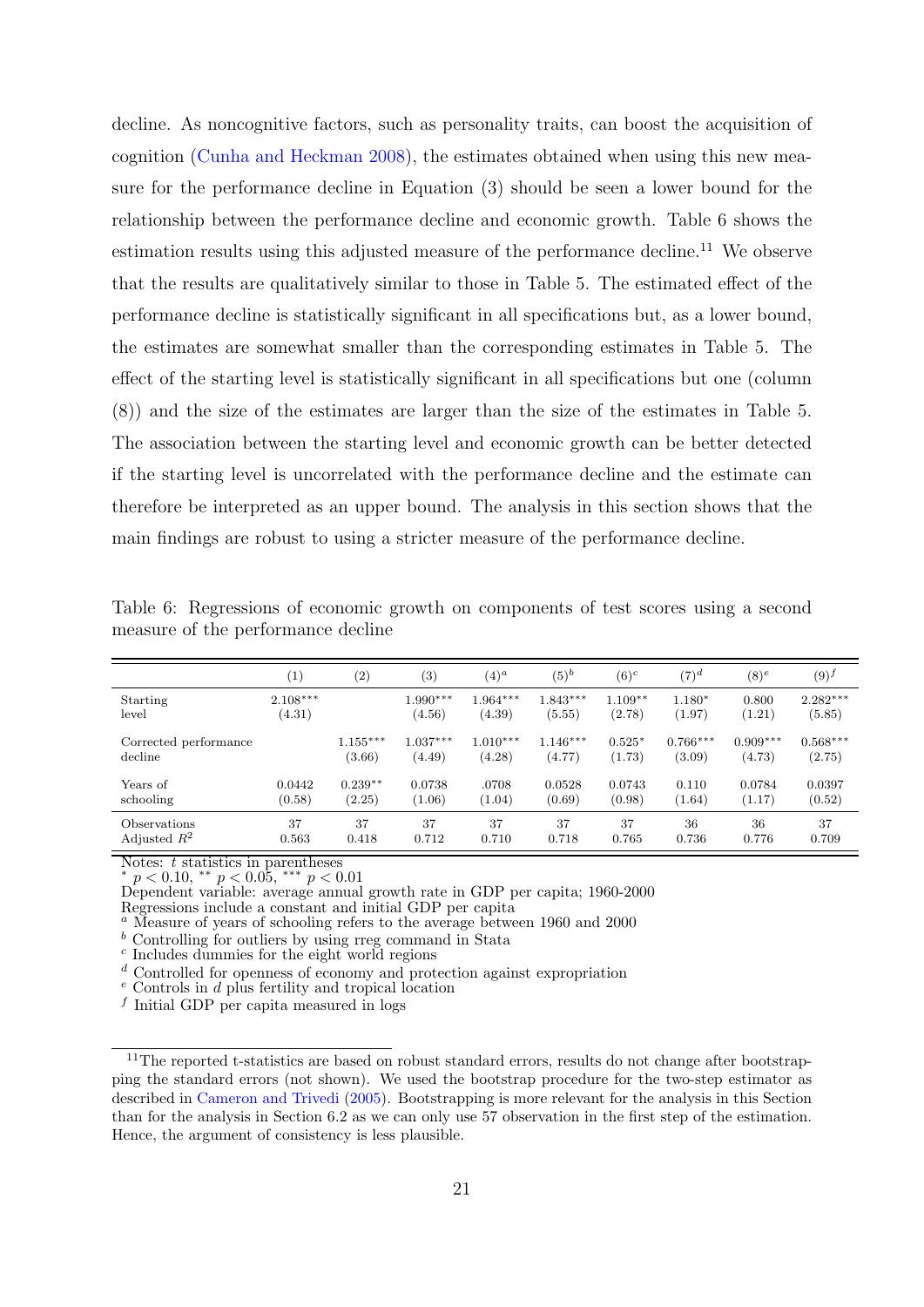## <span id="page-23-0"></span>8 Conclusions

Previous studies have found a positive association between cognitive test scores and economic growth. Although this association is difficult to interpret because of issues about reverse causality, omitted variables and measurement error, HW (2012) have found evidence consistent with a causal interpretation of this association. Our study has attempted to get more insight into the role of cognitive and noncognitive skills in the relationship between cognitive test scores and economic growth. We have applied a recently developed method for decomposing cognitive test scores into two components: the starting level and the decline in performance during the test. The decline in performance is related to noncognitive skills and the starting level of the test scores is an approximation of cognitive skills. We find that both components of the test scores are associated with economic growth. The size of the estimated effect of the performance decline on economic growth is approximately equal to the size of the estimated effect for the starting level. This suggests that both cognitive and noncognitive skills are associated with economic growth. Moreover, we find that the estimated effect of cognitive skills reduces by forty percent after controlling for the decline in performance during the test. This suggests that previous estimates of the effect of cognitive skills are upwardly biased. This is in line with other recent studies that raise concerns about the size of the estimated effects of cognitive skills on economic growth [\(Atherton et al.](#page-24-7) [2013;](#page-24-7) [Breton](#page-25-18) [2011](#page-25-18) and [Levin](#page-26-19) [2012\)](#page-26-19).

In this study we have tried to stay as close as possible to the approach used in previous studies that have established a clear relationship between cognitive test scores and economic growth. It should be noted that we have not been able to apply the decomposition method to the HW-index, used in the previous studies, but we have applied this method to the PISA test which is only one of the tests included in the HW-index. As such, it remains unclear whether our results can be generalized to the other cognitive tests included in the HW-index. However, for three reasons it is likely that the results are also relevant for the other cognitive tests. First, a large literature in psychology, dating back to test pioneers as Thorndike and Wechsler, and a more recent stream of studies in economics provide evidence for the importance of noncognitive factors for cognitive test scores. Second, we find a very high correlation between the HW-index and the PISA scores, and using PISA scores instead of the HW-index produces very similar results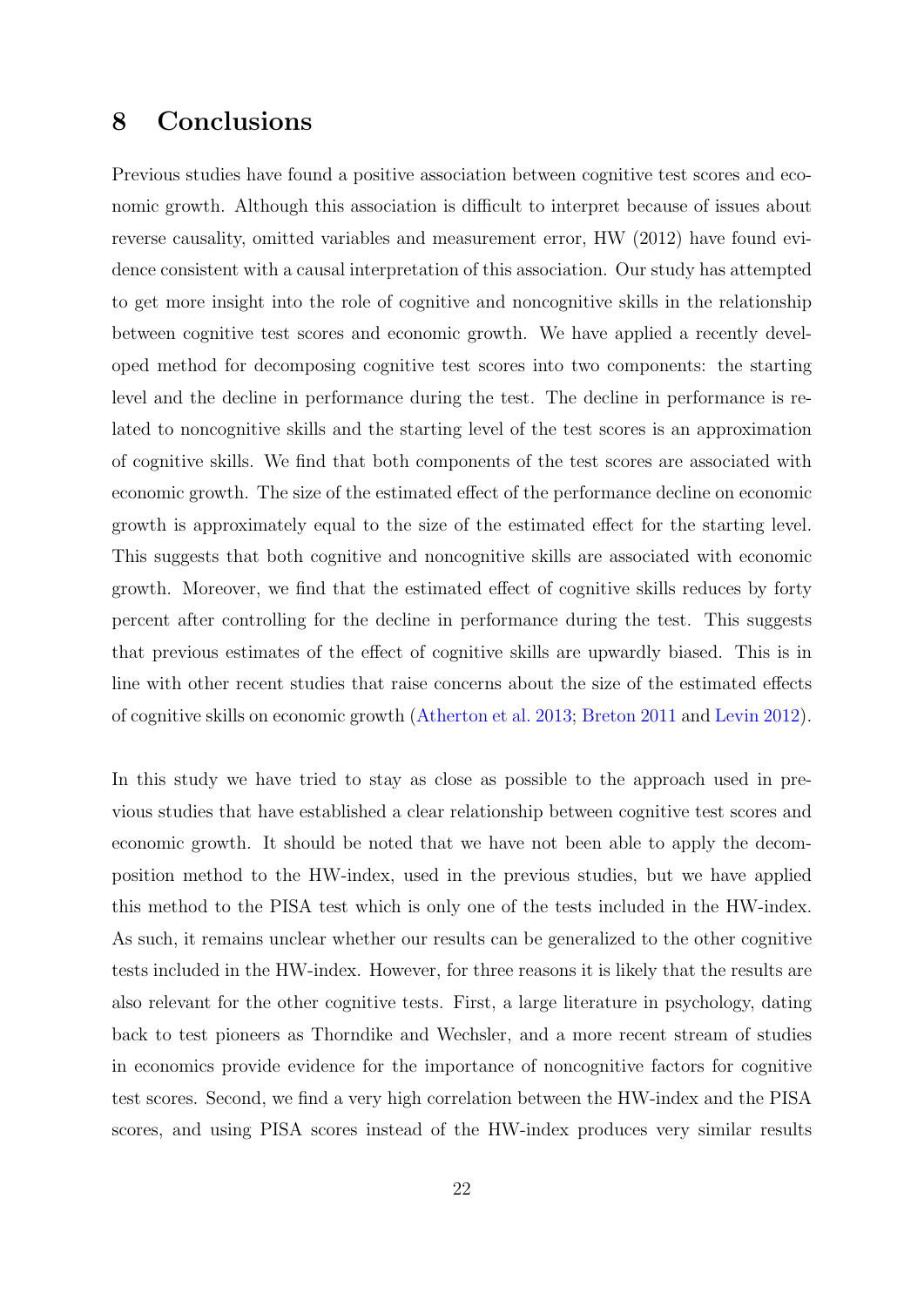when using models from previous studies. Third, the components resulting from the PISA-decomposition are very stable between countries and over time. As such, it seems not very likely that the decomposition results found for the PISA test will be applicable to this specific test only. It seems more likely that these results will also be relevant for other tests included in the HW-index. If the results found in this paper for the PISA-test would generalize to the HW-index, our results would suggest that the estimated effects of the HW-index reported in HW (2012) are driven by both cognitive and noncognitive factors.

Given the different type of policy interventions required to foster cognitive and noncognitive skills [\(Cunha et al.](#page-25-15) [2010\)](#page-25-15) it is important to have a good understanding of the consequences of each type of skill. This distinction has been largely studied at the microeconomic level. Our study provides a first attempt to explore the implications of distinguishing between cognitive and noncognitive skills at the macroeconomic level. Our findings suggest that noncognitive skills are important for explaining the relationship between test scores and economic growth.

# References

- <span id="page-24-6"></span>Acemoglu, D., S. Johnson, and J. A. Robinson (2001). The colonial origins of comparative development: An empirical investigation. The American Economic Review 91(5), pp. 1369–1401.
- <span id="page-24-0"></span>Almlund, M., A. L. Duckworth, J. Heckman, and T. Kautz (2011). Chapter 1 - personality psychology and economics1. In S. M. Eric A. Hanushek and L. Woessmann (Eds.), *Handbook of The Economics* of Education, Volume 4, pp.  $1 - 181$ . Elsevier.
- <span id="page-24-4"></span>Aten, B., A. Heston, and R. Summers (2009). Penn world table version 7.1. Center for International Comparisons of Production, Income, and Prices at the University of Pennsylvania.
- <span id="page-24-7"></span>Atherton, P., S. Appleton, and M. Bleaney (2013). International school test scores and economic growth. Bulletin of Economic Research 65 (1), 82–90.
- <span id="page-24-1"></span>Barro, R. J. (1991). Economic growth in a cross section of countries. The quarterly journal of economics  $106(2)$ ,  $407-443$ .
- <span id="page-24-2"></span>Barro, R. J. (2001). Human capital and growth. *The American Economic Review 91* (2), 12–17.
- <span id="page-24-5"></span>Barro, R. J. and J. W. Lee (2013). A new data set of educational attainment in the world, 1950–2010. Journal of development economics 104, 184–198.
- <span id="page-24-3"></span>Borghans, L., B. H. Golsteyn, J. Heckman, and J. E. Humphries (2011). Identification problems in personality psychology. Personality and Individual Differences 51 (3), 315–320.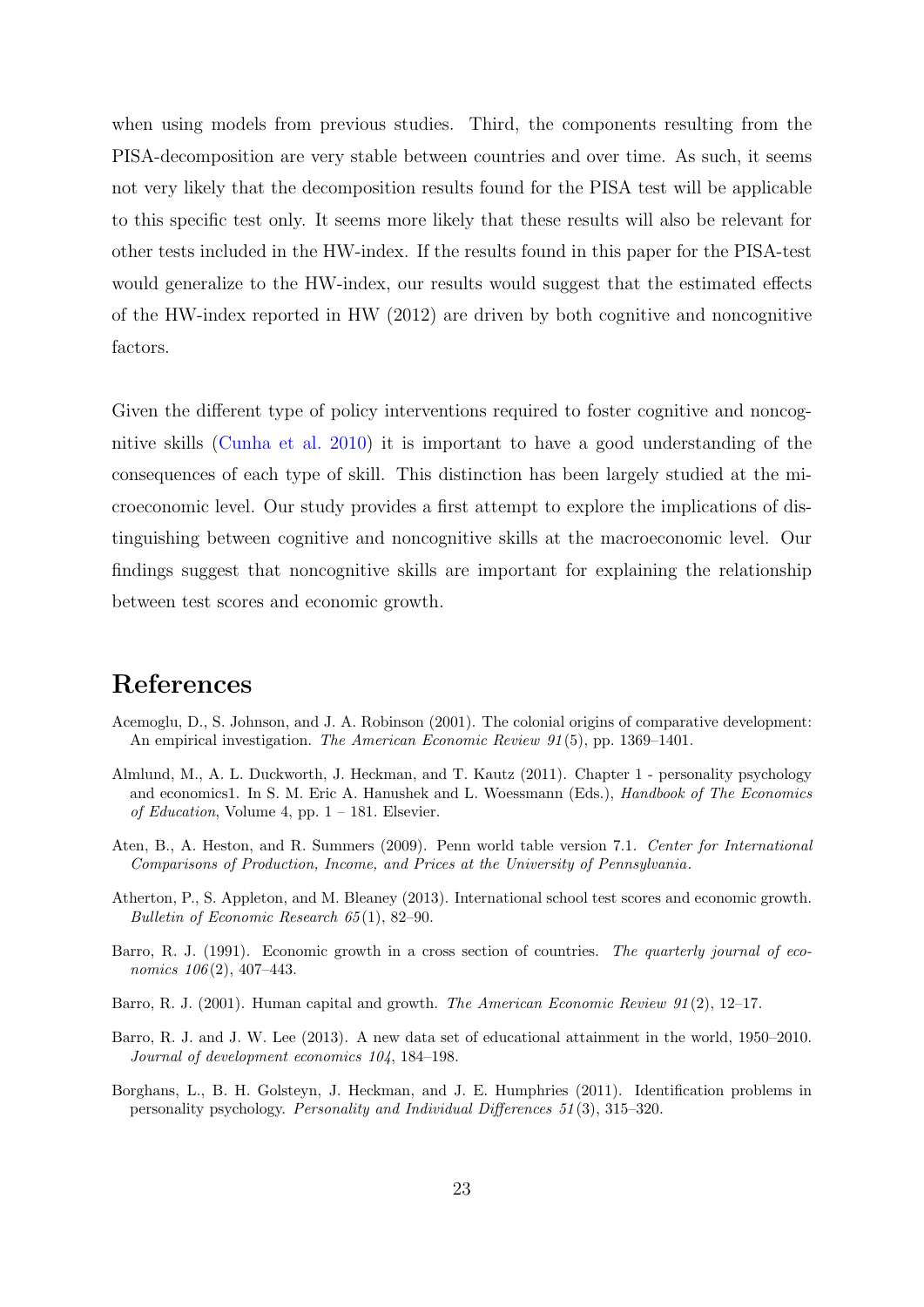- <span id="page-25-5"></span>Borghans, L., H. Meijers, and B. Ter Weel (2008). The role of noncognitive skills in explaining cognitive test scores. Economic Inquiry  $46(1)$ , 2-12.
- <span id="page-25-7"></span>Borghans, L. and T. Schils (2013). The leaning tower of pisa: decomposing achievement test scores into cognitive and noncognitive components. Unpublished manuscript. Draft version: July 22, 2013 .
- <span id="page-25-18"></span>Breton, T. R. (2011). The quality vs. the quantity of schooling: What drives economic growth? Economics of Education Review 30(4), 765-773.
- <span id="page-25-17"></span>Cameron, A. C. and P. K. Trivedi (2005). Microeconometrics: methods and applications. Cambridge university press.
- <span id="page-25-9"></span>Cohen, D. and M. Soto (2007). Growth and human capital: good data, good results. Journal of economic growth  $12(1), 51-76.$
- <span id="page-25-13"></span>Costa, P. T. and R. R. McCrae (1992). Four ways five factors are basic. Personality and individual differences  $13(6)$ , 653–665.
- <span id="page-25-16"></span>Cunha, F. and J. J. Heckman (2008). Formulating, identifying and estimating the technology of cognitive and noncognitive skill formation. Journal of Human Resources  $43(4)$ , 738–782.
- <span id="page-25-15"></span>Cunha, F., J. J. Heckman, and S. M. Schennach (2010). Estimating the technology of cognitive and noncognitive skill formation. Econometrica  $78(3)$ , 883–931.
- <span id="page-25-8"></span>Doménech, R. and A. De la Fuente (2006). Human capital in growth regressions: how much difference does data quality make? Journal of the European Economic Association  $\lambda(1)$ , 1–36.
- <span id="page-25-3"></span>Duckworth, A. L., P. D. Quinn, D. R. Lynam, R. Loeber, and M. Stouthamer-Loeber (2011). Role of test motivation in intelligence testing. Proceedings of the National Academy of Sciences 108 (19), 7716–7720.
- <span id="page-25-14"></span>Gallup, J. L., J. D. Sachs, and A. D. Mellinger (1999). Geography and economic development. International regional science review 22 (2), 179–232.
- <span id="page-25-4"></span>Gneezy, U. and A. Rustichini (2000). Pay enough or don't pay at all. *Quarterly journal of economics*, 791–810.
- <span id="page-25-12"></span>Hanushek, E. A. (2013). Economic growth in developing countries: The role of human capital. Economics of Education Review 37, 204–212.
- <span id="page-25-0"></span>Hanushek, E. A. and D. D. Kimko (2000). Schooling, labor-force quality, and the growth of nations. American economic review, 1184–1208.
- <span id="page-25-1"></span>Hanushek, E. A. and L. Woessmann (2008). The role of cognitive skills in economic development. Journal of economic literature, 607–668.
- <span id="page-25-10"></span>Hanushek, E. A. and L. Woessmann (2011a). How much do educational outcomes matter in oecd countries? Economic Policy 26 (67), 427–491.
- <span id="page-25-11"></span>Hanushek, E. A. and L. Woessmann (2011b). Sample selectivity and the validity of international student achievement tests in economic research. Economics Letters  $110(2)$ , 79–82.
- <span id="page-25-2"></span>Hanushek, E. A. and L. Woessmann (2012). Do better schools lead to more growth? cognitive skills, economic outcomes, and causation. Journal of Economic Growth 17 (4), 267–321.
- <span id="page-25-6"></span>Heckman, J., R. Pinto, and P. Savelyev (2013). Understanding the mechanisms through which an influential early childhood program boosted adult outcomes. American Economic Review  $103(6)$ , 2052–86.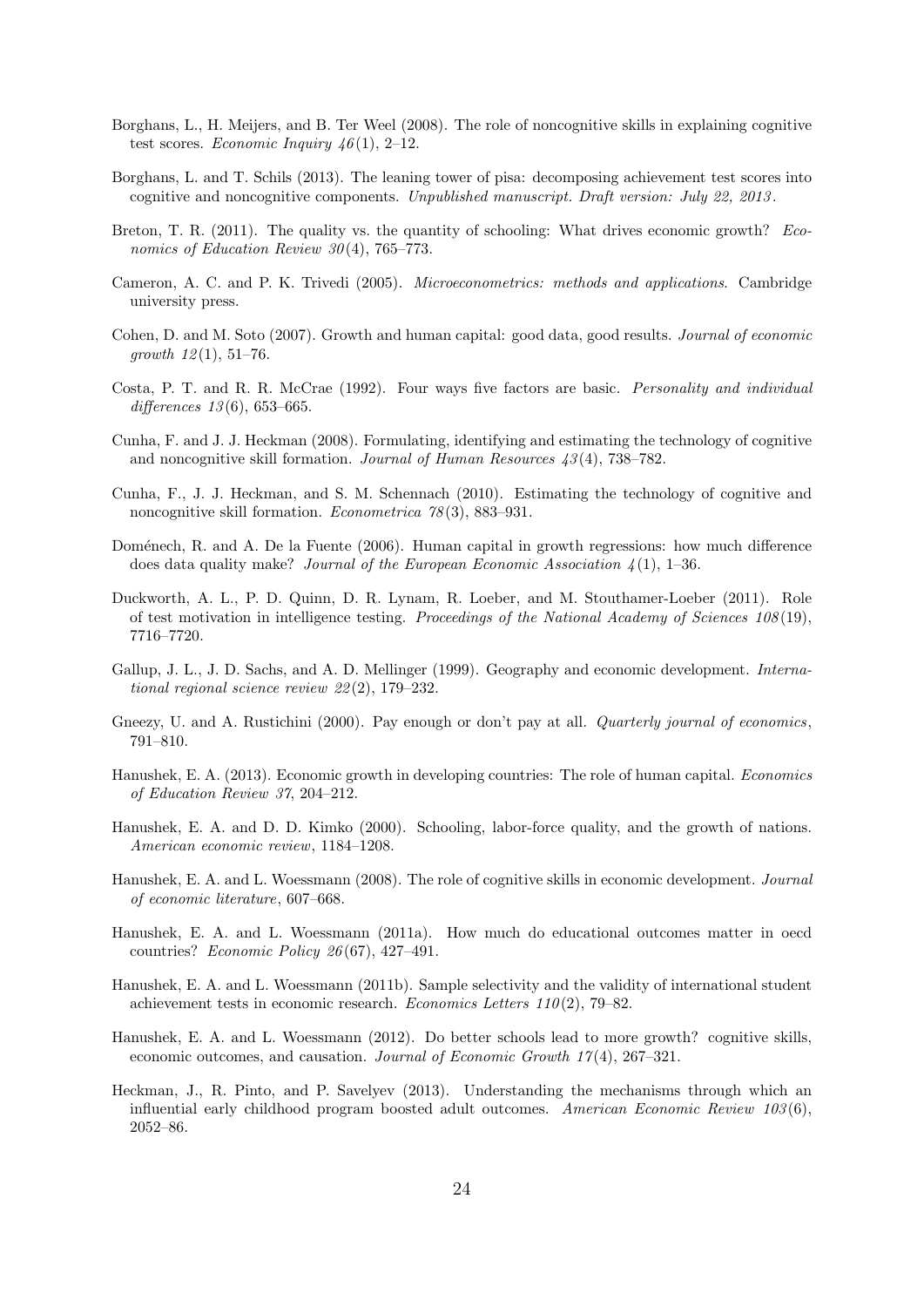- <span id="page-26-2"></span>Heckman, J., J. Stixrud, and S. Urzua (2006). The effects of cognitive and noncognitive abilities on labor market outcomes and social behavior. Journal of Labor Economics  $24(3)$ , 411–482.
- <span id="page-26-12"></span>Heckman, J. J. and T. Kautz (2012). Hard evidence on soft skills. Labour economics 19 (4), 451–464.
- <span id="page-26-1"></span>Heckman, J. J. and Y. Rubinstein (2001). The importance of noncognitive skills: Lessons from the ged testing program. The American Economic Review, 145–149.
- <span id="page-26-13"></span>Hern´andez, M. and J. Hershaff (2014). Skipping questions in school exams: The role of socio-emotional skills on educational outcomes. Draft version: March 18, 2014 .
- <span id="page-26-8"></span>Jamison, E. A., D. T. Jamison, and E. A. Hanushek (2007). The effects of education quality on income growth and mortality decline. Economics of Education Review 26 (6), 771–788.
- <span id="page-26-11"></span>John, O. P. and S. Srivastava (1999). The big five trait taxonomy: History, measurement, and theoretical perspectives. Handbook of personality: Theory and research 2 (1999), 102–138.
- <span id="page-26-4"></span>Kautz, T., J. J. Heckman, R. Diris, B. ter Weel, and L. Borghans (2014). Fostering and measuring skills: Improving cognitive and non-cognitive skills to promote lifetime success. NBER Working Paper No. 20749 .
- <span id="page-26-5"></span>Krueger, A. B. and M. Lindahl (2001). Education for growth: Why and for whom? Journal of Economic *Literature* 39(4), pp. 1101–1136.
- <span id="page-26-7"></span>Lee, D. W. and T. H. Lee (1995). Human capital and economic growth tests based on the international evaluation of educational achievement. Economics Letters  $47(2)$ , 219–225.
- <span id="page-26-19"></span>Levin, H. M. (2012). More than just test scores. Prospects  $\mu$ 2(3), 269–284.
- <span id="page-26-18"></span>Mendez, I. (2015). The effect of the intergenerational transmission of noncognitive skills on student performance. Economics of Education Review 46, 78 – 97.
- <span id="page-26-15"></span>Murphy, K. M. and R. H. Topel (2002). Estimation and inference in two-step econometric models. Journal of Business & Economic Statistics  $20(1)$ , 88-97.
- <span id="page-26-10"></span>Nelson, R. R. and E. S. Phelps (1966). Investment in humans, technological diffusion, and economic growth. The American Economic Review  $56(1/2)$ , 69–75.
- <span id="page-26-14"></span>OECD (2009). Pisa 2006 technical report.
- <span id="page-26-3"></span>Paulhus, D. L. (1984). Two-component models of socially desirable responding. Journal of personality and social psychology  $46(3)$ , 598.
- <span id="page-26-9"></span>Romer, P. M. (1990). Endogenous technological change. Journal of Political Economy 98(5), pp. S71– S102.
- <span id="page-26-16"></span>Sachs, J. D., A. Warner, A. Åslund, and S. Fischer (1995). Economic reform and the process of global integration. Brookings papers on economic activity 1995 (1), 1–118.
- <span id="page-26-17"></span>Sachs, J. D. and A. M. Warner (1997). Fundamental sources of long-run growth. The American Economic Review  $87(2)$ , 184–188.
- <span id="page-26-6"></span>Sala-i Martin, X., G. Doppelhofer, and R. I. Miller (2004, September). Determinants of long-term growth: A bayesian averaging of classical estimates (bace) approach. American Economic Review 94 (4), 813– 835.
- <span id="page-26-0"></span>Segal, C. (2012). Working when no one is watching: Motivation, test scores, and economic success. Management Science 58 (8), 1438–1457.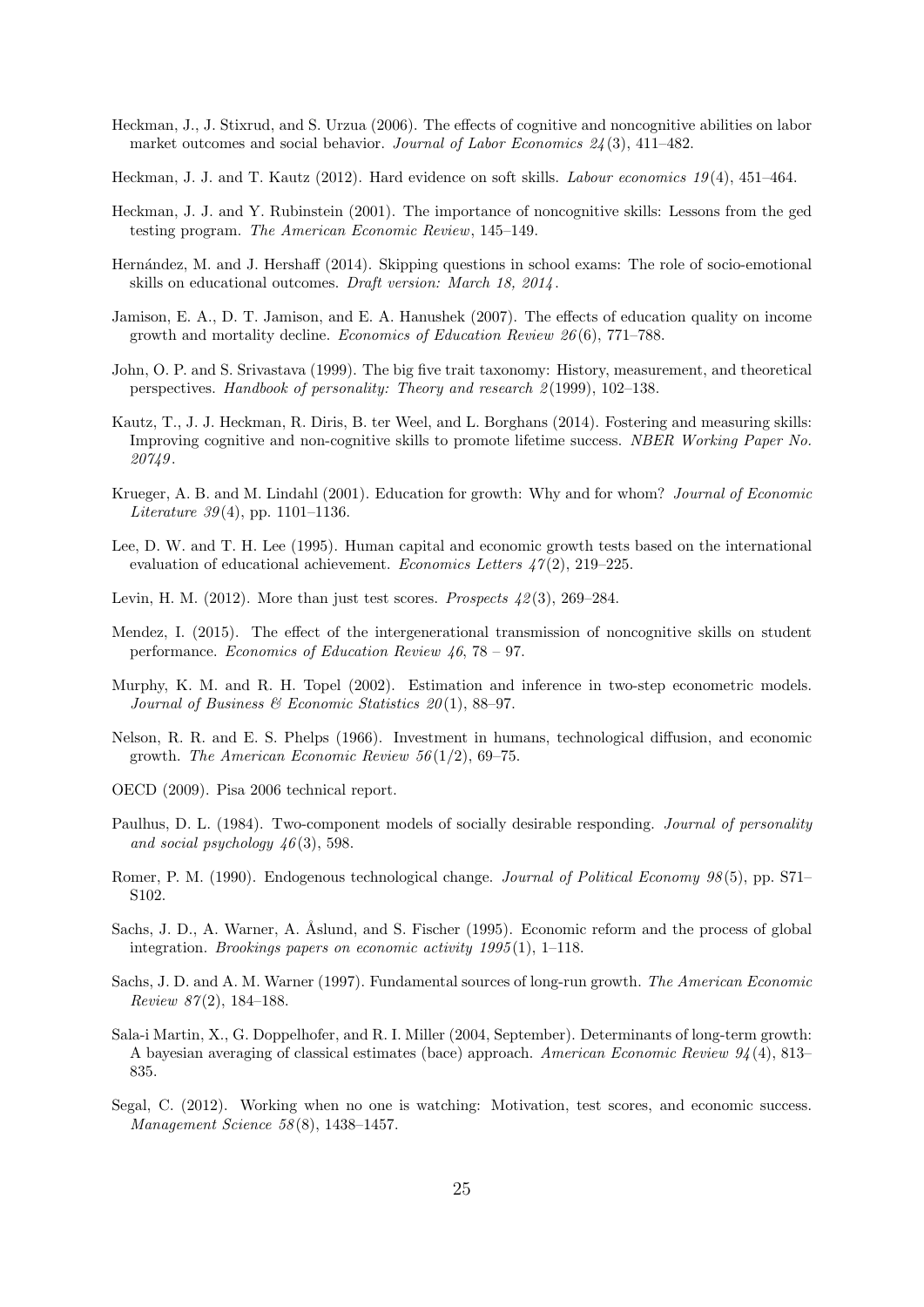<span id="page-27-1"></span>Sunde, U. and T. Vischer (2015). Human capital and growth: Specification matters. Economica 82(326), 368–390.

<span id="page-27-0"></span>Wechsler, D. (1940). Nonintellective factors in general intelligence.

<span id="page-27-2"></span>WorldBank (2002). World Development Indicators 2002. World Bank Publications.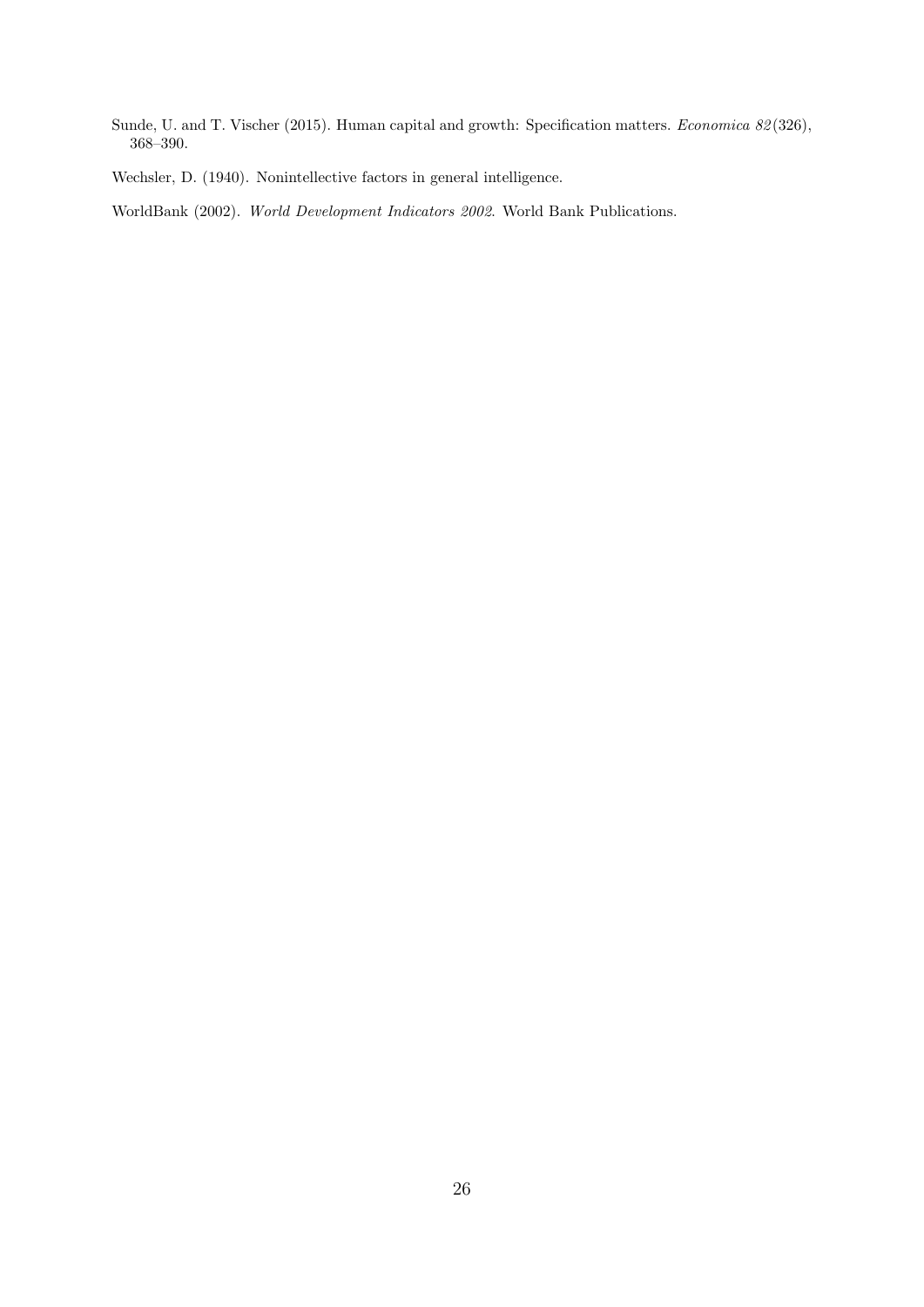# <span id="page-28-0"></span>Appendix

|                | $\left(1\right)$ | (2)                            | (3)                            | (4)                        | (5)                          | (6)                          | (7)                 | (8)                          | (9)                     | (10)                         | (11)              |
|----------------|------------------|--------------------------------|--------------------------------|----------------------------|------------------------------|------------------------------|---------------------|------------------------------|-------------------------|------------------------------|-------------------|
|                | Booklet          | Booklet                        | Booklet                        | Booklet                    | Booklet                      | Booklet                      | Booklet             | Booklet                      | Booklet                 | Booklet                      | Booklet           |
|                | Gender           | Mother<br>highest<br>schooling | Father<br>highest<br>schooling | Self<br>born in<br>country | Mother<br>born in<br>country | Father<br>born in<br>country | Language<br>at home | Possessions<br>$_{\rm desk}$ | Possessions<br>own room | How many<br>books<br>at home | Age of<br>student |
| Background     | $-0.00763$       | 0.0113                         | $-0.00109$                     | $-0.0344$                  | 0.0157                       | 0.0263                       | $-0.0105$           | 0.000179                     | 0.0342                  | $-0.00437$                   | 0.00685           |
| characteristic | $(-0.27)$        | (1.03)                         | $(-0.09)$                      | $(-0.48)$                  | (0.31)                       | (0.52)                       | $(-0.32)$           | (0.00)                       | (1.05)                  | $(-0.45)$                    | (0.35)            |
| Constant       | $7.012***$       | $6.973***$                     | $7.000***$                     | $7.036***$                 | $6.985***$                   | $6.971***$                   | $7.013***$          | $7.002***$                   | $6.958***$              | $7.012***$                   | $6.893***$        |
|                | (161.22)         | (247.93)                       | (240.03)                       | (93.27)                    | (123.46)                     | (122.61)                     | (175.72)            | (139.97)                     | (162.03)                | (214.38)                     | (22.37)           |
| Observations   | 397916           | 378276                         | 367202                         | 390715                     | 389346                       | 386517                       | 383775              | 390488                       | 391047                  | 390014                       | 397920            |
| Adjusted $R^2$ | $-0.000$         | 0.000                          | $-0.000$                       | 0.000                      | $-0.000$                     | 0.000                        | $-0.000$            | $-0.000$                     | 0.000                   | 0.000                        | $-0.000$          |

#### Table A.1: Randomization test

Notes: Separate regressions of booklet ID upon background characteristics. PISA 2006 and PISA weights are used. The background characteristics used in the separate regressions can be found in the top row.

*t* statistics in parentheses<br>\*  $p < 0.10$ , \*\*  $p < 0.05$ , \*\*\*  $p < 0.01$